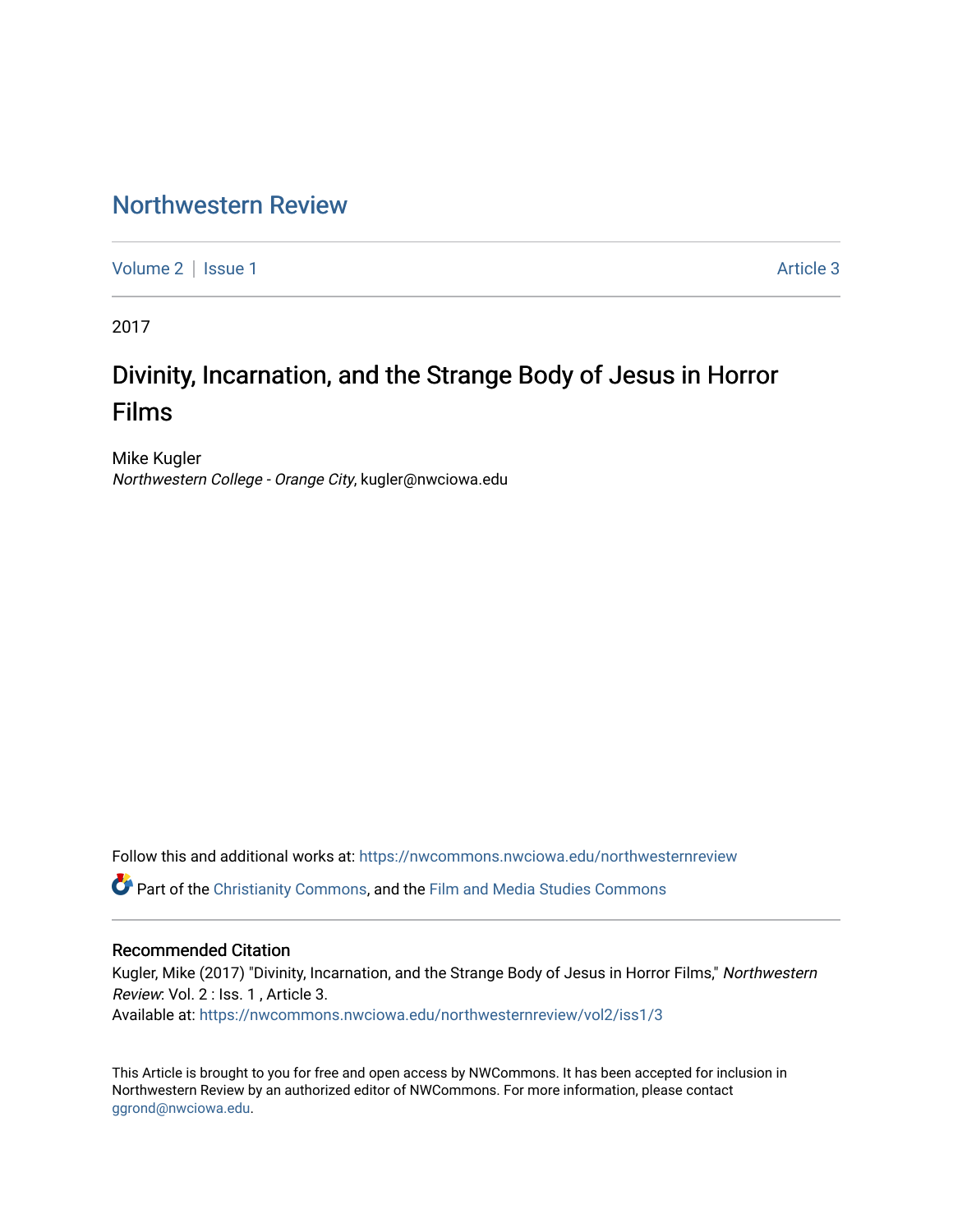# Divinity, Incarnation, and the Strange Body of Jesus in Horror Films

## **Abstract**

Through an analysis of a number of horror films or films with horror-infused aspects, such as The Last Temptation Christ, Passion of the Christ, Jesus Christ Vampire Hunter, Jesus, and Fist of Jesus, the author uses theology to reflect not only on the horror genre but also on the doctrine of the Incarnation.

#### About the Author

Dr. Mike Kugler primarily teaches European history from the Reformation through the modern era. His research and writing include the Enlightenment era, particularly in Scotland; historical narrative in a variety of forms, including formal history but also film and graphic novels; and more recently, the history of incarnational theology. He has presented papers at a wide variety of conferences and has published reviews and essays in Fides et Historia, The Eighteenth-Century: Theory and Interpretation, and Scotia.

This article is available in Northwestern Review: <https://nwcommons.nwciowa.edu/northwesternreview/vol2/iss1/3>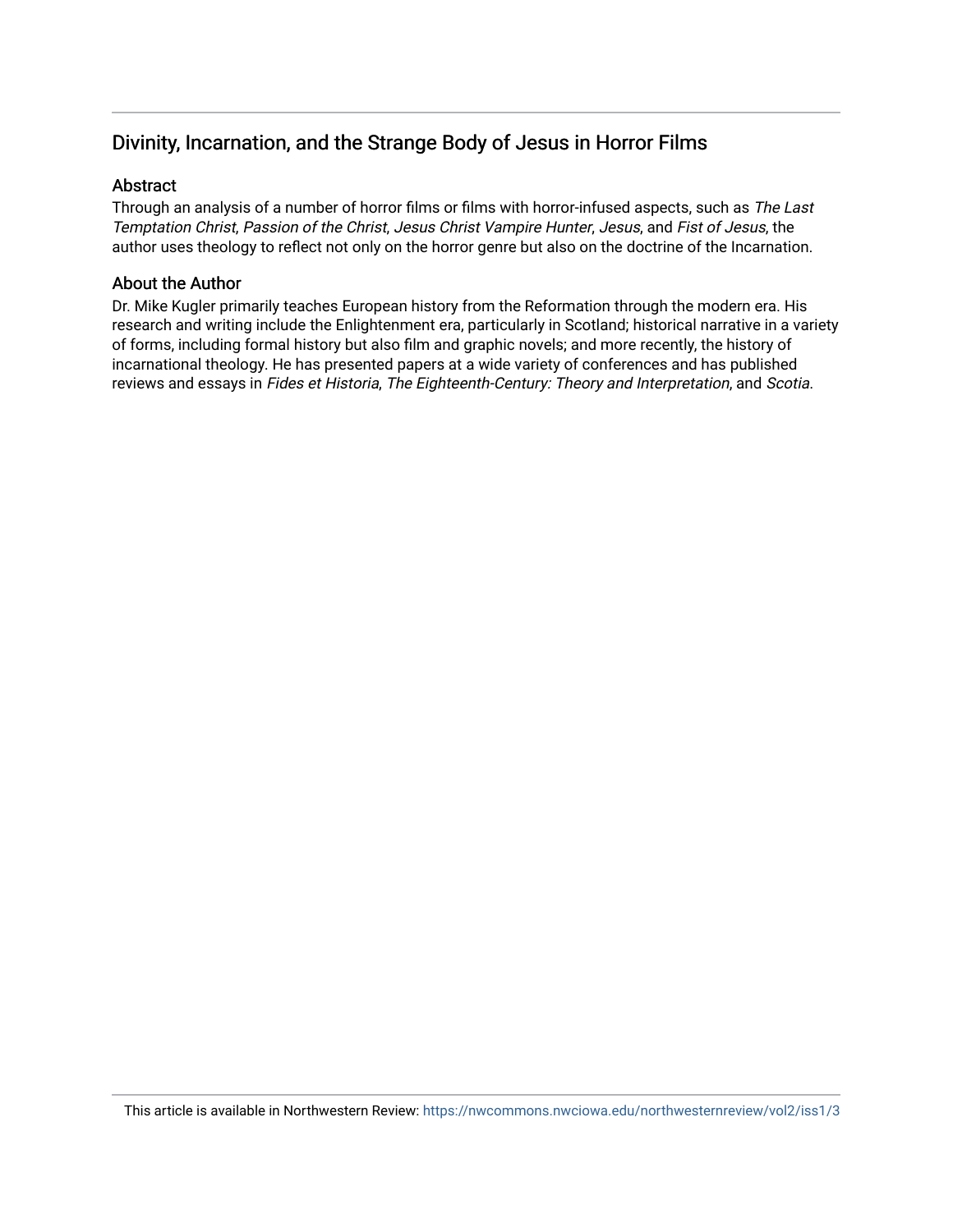#### *Northwestern Review,* **Vol. 2, Issue 1**

"Divinity, Incarnation, and the Strange Body of Jesus in Horror Films" by Dr. Mike Kugler 1

## **Divinity, Incarnation, and the Strange Body of Jesus in Horror Films**

by Mike Kugler, Ph.D.

## **Introduction**

 $\overline{\phantom{a}}$ 

I think of films as carefully-built dreams, our imagined narrated desires created and performed in front of us.<sup>1</sup> They are also, in a complementary way, emotion machines intended to move viewers powerfully through story, character, vivid cinematography, and score.<sup>2</sup> Among the things we want to see, if movies are any indication, is Jesus. What was he like? What did he look like? Jesus films satisfy our desire to see the Son of God in that odd condition of being human as well as divine. This desire assumes he was a person like us in significant ways, a flesh and blood human.

Films about Jesus and horror films meet at one of the places where we are most curious to look at visions of our condition as flesh and blood creatures. I will discuss a few moments in films expressing what the Incarnation "looks like" in horror, to see if we can't find some interesting connections between them. My final hope is that doing so we can raise in a different manner our fears and desires concerning the Christian doctrine of the Incarnation. I don't think I

[http://www.walkerart.org/magazine/2012/dreams-cinema-history-matt-levine.](http://www.walkerart.org/magazine/2012/dreams-cinema-history-matt-levine) See also Stephen Sharot, "Dreams as Films and Films as Dreams: Surrealism and Popular American Cinema, *The Canadian Journal of Film Studies*.

**<sup>2</sup>** Roger Ebert, "Ten Greatest Films of All Time," *Roger Ebert's Journal* (April 1, 1991), at: <http://www.rogerebert.com/rogers-journal/ten-greatest-films-of-all-time>**.**

<sup>&</sup>lt;sup>1</sup> Federico Fellini: "Talking about dreams is like talking about movies, since the cinema uses the language of dreams; years can pass in a second and you can hop from one place to another. It's a language made of image. And in the real cinema, every object and every light means something, as in a dream." Quoted in Matt Levine, "A Ribbon of Dreams: Dreams and Cinema," *The Walker Magazine*, at: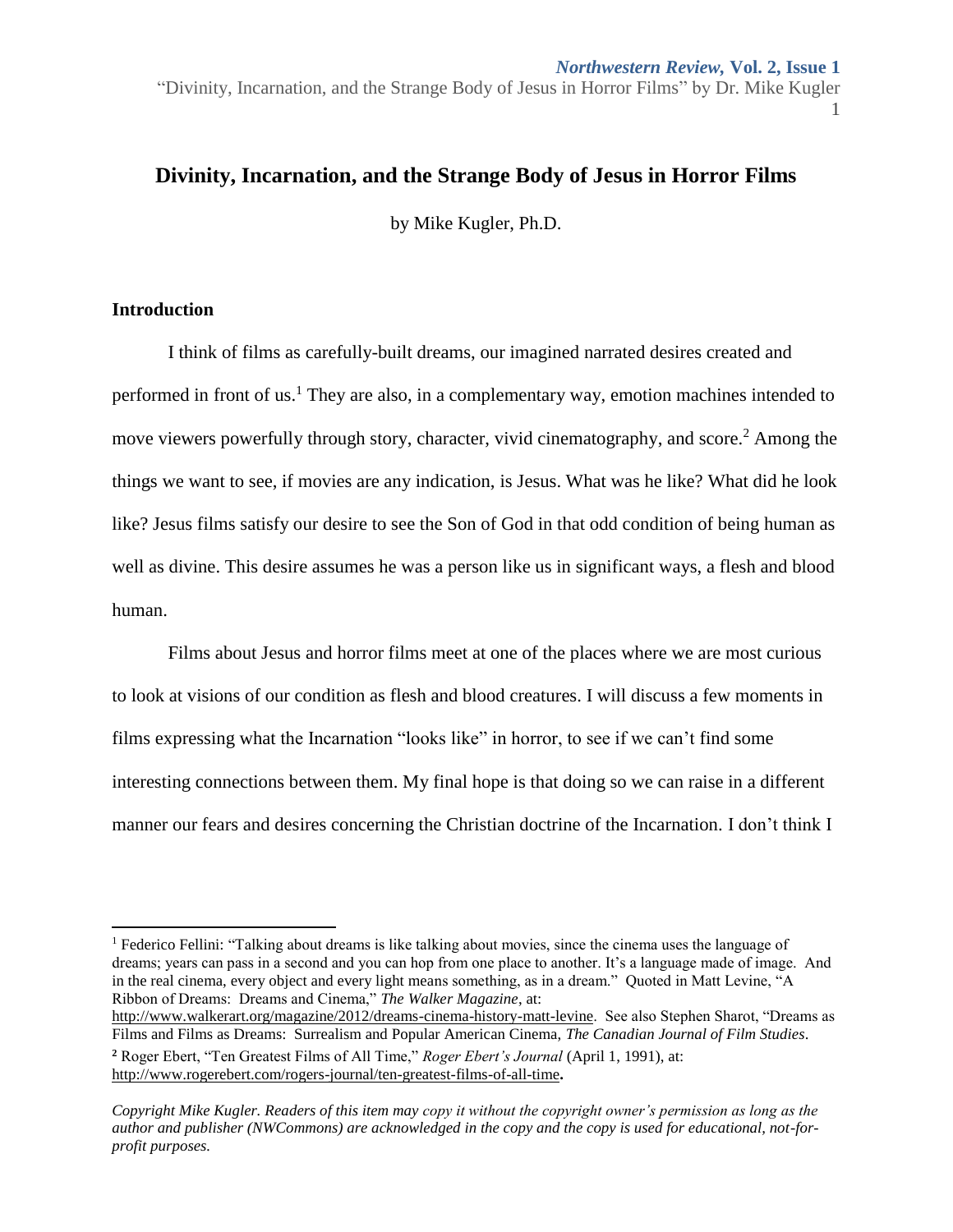can overestimate the importance and power of the dogma of the Incarnation for Christian reflection and life. As Dietrich Bonhoeffer wrote from a Nazi prison,

In Jesus Christ the reality of God entered into the reality of this world. The place where the questions about the reality of God and the reality of the world are answered at the same time is characterized solely by the name: Jesus Christ. God and the world are enclosed in this name. In Christ all things exist (Col. 1:17). From now on one cannot speak rightly of either God or the world without speaking of Jesus Christ. All concepts of reality that ignore Jesus are abstractions.<sup>3</sup>

If I can speculate a bit from Bonhoeffer's words, horror movies depict desires and fears about "the reality of the world." Horror films about Jesus, like the Jesus films, don't seem much different from earlier traditions of visual depiction, in their attempt to satisfy this refusal to accept an oral, literary, or static portrayal of Jesus. But perhaps they take seriously His flesh, and that's an important goal.

Jesus has been the subject of a range of movies since the medium's invention.

Ferdinand Zecca's 45-minute long *Life and Passion of Christ* in 1906 was probably the first feature-length portrait. D.W. Griffith's 1916 silent epic *Intolerance* also offered an early movie of Jesus debating Jewish scholars and rabbis, forgiving the woman caught in adultery, before His betrayal, trial, and death. Jesus films seem to come in bunches, inviting speculation about the movie Jesus each age needs. Robert Wiene's 1923 *Crown of Thorns* preceded the first blockbuster version, Cecile DeMille's *King of Kings* (1927). The 1950s and early 60s were dominated by "sandal and sword" movies generally, some of which like *The Robe* (Henry Koster, 1953) and *Ben Hur* (William Wyler's1959 remake of Fed Niblo's 1925 epic) strongly

<sup>3</sup> Dietrich Bonhoeffer, *Ethics*, ed. Eberhard Bethge, trans. Neville Horton Smith (Minneapolis, Minn.: Fortress, 2005), 54.

*Copyright Mike Kugler. Readers of this item may copy it without the copyright owner's permission as long as the author and publisher (NWCommons) are acknowledged in the copy and the copy is used for educational, not-forprofit purposes.*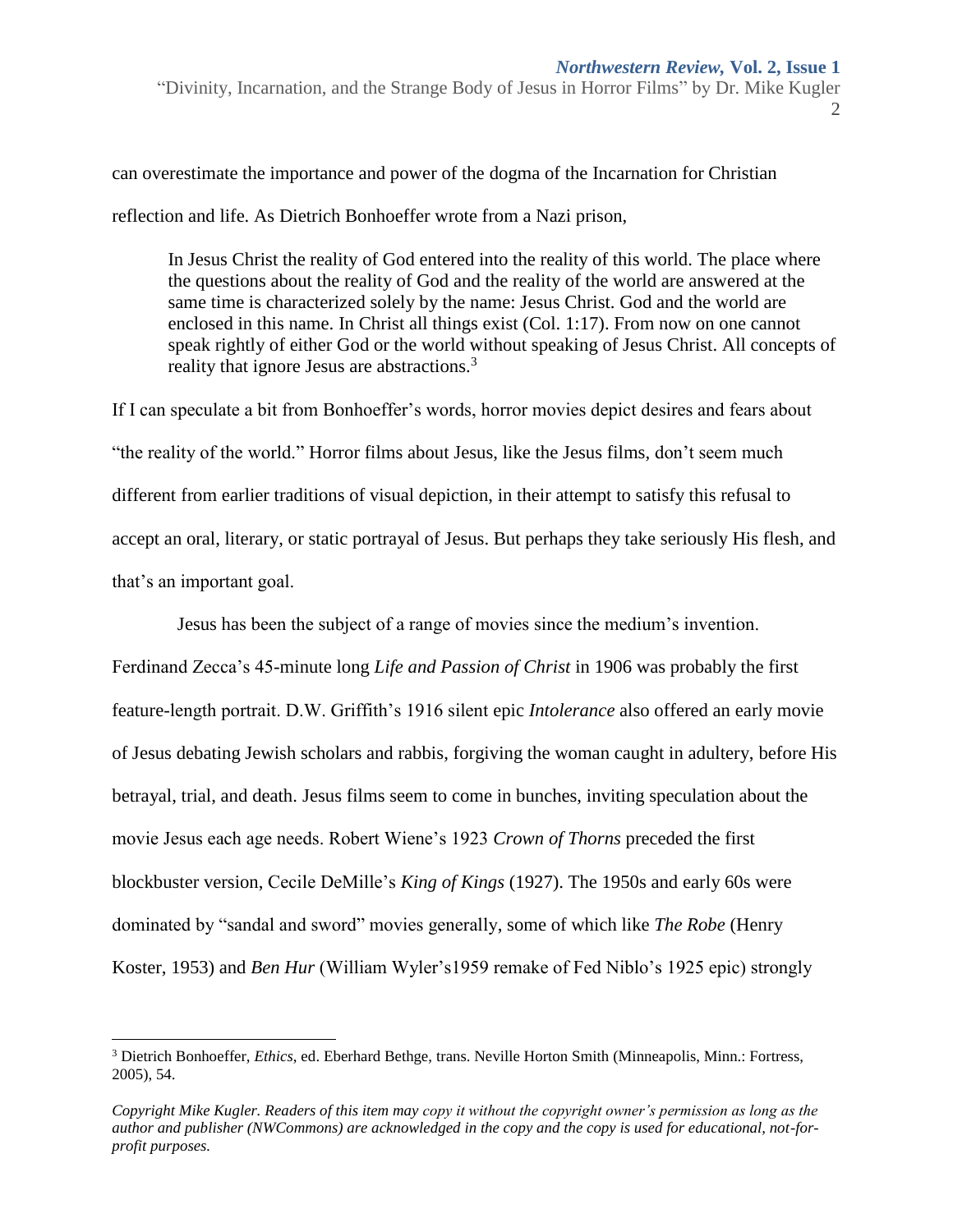implied the presence of Jesus. Nicholas Ray's 1961 remake of *King of Kings* and, four years later, George Stevens' *The Greatest Story Ever Told* prompted a run of such stories. Pier Paolo Pasolini's *The Gospel According to St. Matthew* (1964; released in North America in 1966), recast Jesus directly from one of the Gospels. His Italian neorealist style and socialist convictions stripped the pious pretenses from the big studio bathrobe dramatizations of the Savior.

Several versions appeared in the 1970s, likely inspired by the counter-cultural challenges of the era and attempts to have Jesus' teachings and actions speak directly to them. Norman Jewison's *Jesus Christ Superstar* (1973) followed the successful play, the TV mini-series *Jesus of Nazareth* (Franco Zeffirelli, 1977), and the evangelizing tool *The Jesus Film* [\(Peter](https://en.wikipedia.org/wiki/Peter_Sykes_(director))  [Sykes,](https://en.wikipedia.org/wiki/Peter_Sykes_(director)) [John Krish,](https://en.wikipedia.org/wiki/John_Krish) and John Heyman [uncredited], 1979). Martin Scorsese's controversial *The Last Temptation of the Christ* (1988) probably inspired in the 1990s and later the making of several far more conventional and reverent versions. It is also likely that countering Scorsese's version was one reason for Mel Gibson's remarkably successful *The Passion of the Christ*  $(2004).<sup>4</sup>$ 

Horror films at first gasp could hardly seem more distant from the Jesus movie genre. Yet horror movies are also among the most popular and most explicit cultural portraits of the mystery of the flesh. Even bad films, for their lack of subtlety or artfulness, further expose the dream of

 $\overline{\phantom{a}}$ 

<sup>4</sup> W. Barnes Tatum, *Jesus at the Movies: A Guide to the First Hundred Years* (Salem, OR: Polebridge Press, 1997; third ed., 2013); Lloyd Baugh, *Imaging the Divine: Jesus and Christ-Figures in Film* (Sheed and Ward, 1997); and *Savior on the Silver Screen*, ed. Richard C. Stern, Clayton N. Jefford and Guerric Debona (Paulist Press, 1999); Richard Walsh, *Reading the Gospels in the Dark: Portrayals of Jesus in Film* (Harrisburg: Trinity International, 2003). For a nice synopsis of much of this work along with his own wise reflections, see Peter C. Chattaway, "Jesus at the Movies," *Books and Culture* (March/April, 2000), at: <http://www.booksandculture.com/articles/2000/marapr/2.10.html>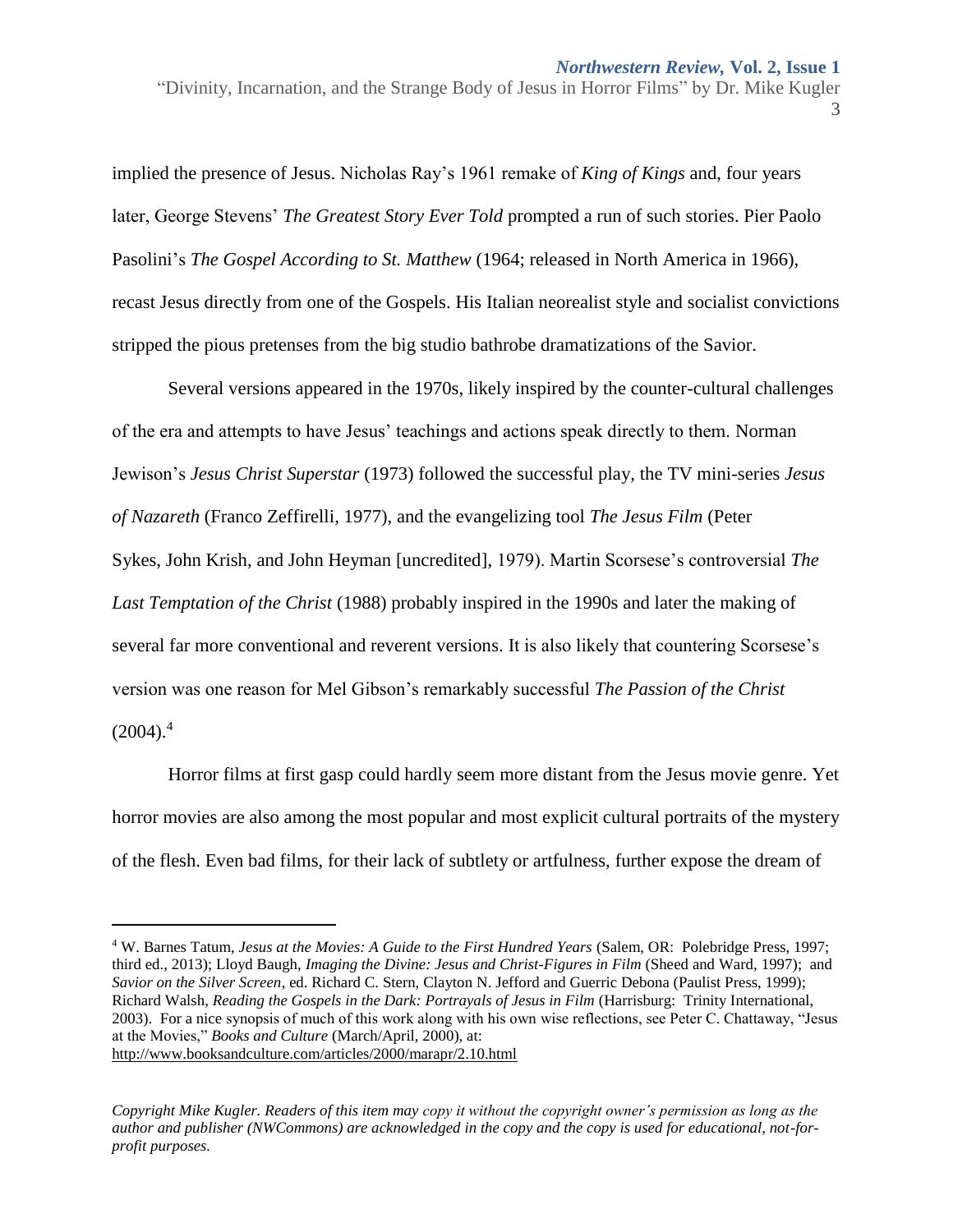the body. Dreams can't feel more important than in the threat to the body. Dread and the excitement slowly ratchet the threats and assaults horror promises. In this essay I'll discuss depictions of the strange body of Jesus in recent low budget horror films such as *Jesus Christ Vampire Hunter* and *Fist of Jesus*, as well as the use of horror cinematography in Mel Gibson's *The Passion of the Christ*. I'll argue that in some significant ways viewing the Savior's body through the depiction of horror gets us closer to the strangeness, the confusion, even the revulsion, with which the Incarnation as well as the death and resurrection of Jesus is depicted in the Gospels and perhaps even in theology.

A note: In this essay reproducing the artwork and movie scenes I discuss is not possible. I try to describe its relevant aspects. For all of it simply searching the names of any of them will yield not only images but typically the very images I'm discussing in this essay. I encourage you if possible to do that as you read.

#### **Jesus' Strange Flesh**

 $\overline{\phantom{a}}$ 

The meeting of divine and human was a source of great drama throughout ancient literature. Often the gods appeared in human form to fool, coerce or even exact vengeance on their supplicants (for example, *The Iliad* and *The Odyssey*, Euripides' *The Bacchae*, etc.). In the ancient Near East the gods were often monstrous, like the Babylonian's Tiamat.<sup>5</sup> Humans who

<sup>5</sup> *The Enuma Elish* (the Babylonian Creation) and the *Epic of Gilgamesh*, as well as others, are easily available in older translations at the Internet Sacred Text Archive, at: [http://www.sacred-texts.com/ane/.](http://www.sacred-texts.com/ane/) *The Iliad*, trans. Robert Fagles (New York: Penguin, 1998) and *The Odyssey*, trans. Robert Fagles (New York: Penguin, 1997); *The Bacchae* (Woodruff edition; Indianapolis, IN: Hackett, 1998). For the monstrous Near Eastern gods, see Timothy K. Beal, *Religion and its Monsters* (London: Routledge, 2001), ch.1; Stephen T. Asma, *On Monsters: An Unnatural History of Our Worst Fears* (Oxford: Oxford University Press, 2009), ch.5.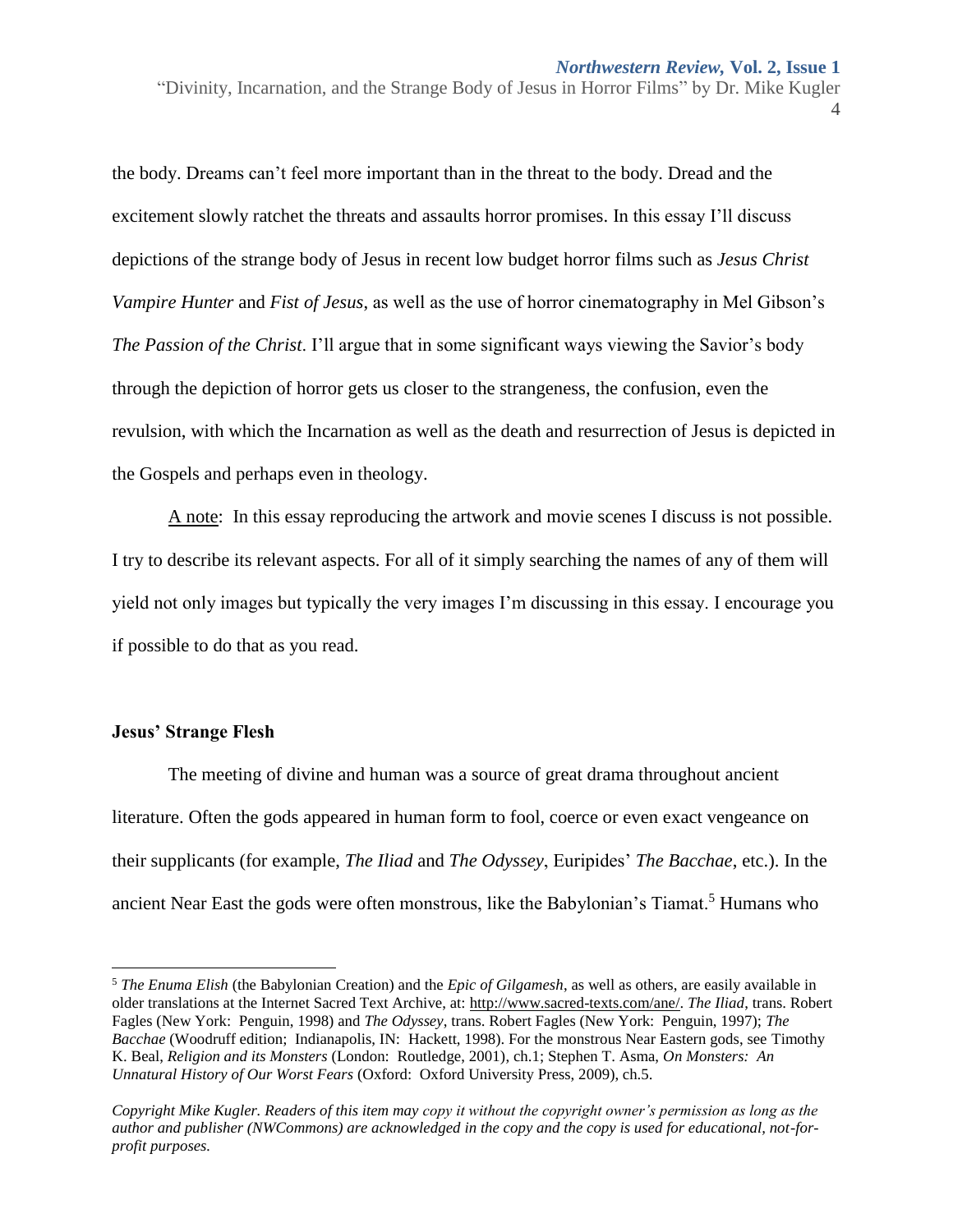had sex with divine beings gave birth to semi-divine children, or in the Hebrew tradition to unnatural beings like the *Nephilim*.<sup>6</sup> The divine and human joined in the person of Jesus Christ was equally dramatic but in a quite different fashion. Christ in the Gospels could act in striking ways, such as walking on water, healing people with His touch, combining His saliva and dirt to cure one man of blindness, even in another story marvelously eluding a crowd bent on killing Him. The resurrected Jesus had an unusual body with strange, unpredictable if not frightening capacities like suddenly materializing in rooms, then just as quickly disappearing, going unrecognized by those who knew Him, etc.<sup>7</sup> The non-canonical Gospels extend such capacities further, as in the petulant magician child Jesus of the *Infancy Gospel of Thomas*. The Christian story of the Descent into Hell or the Harrowing of Hell suggested then and even today the heroic rescue of captives in a terrifying prison, reminiscent later of Beowulf's dive into the lair of Grendel's mother.<sup>8</sup>

Ancient authors following the Gospels speculated widely upon the unusual physicality of the risen Savior. There was no firm iconic tradition portraying the Savior; Roman sarcophagi bear a wizard Jesus, the philosopher Jesus—bearded or unbearded—and others. Jesus the shepherd boy, Jesus the noble Roman administrator, adorned walls in churches and mausoleums. Eventually, Jesus the stern cosmic judge, the *Pantokratos*, dominated basilica churches and cathedrals until well into the medieval world east and west. Even the opponents of the Christian

 $\overline{a}$ 

<sup>6</sup> Genesis 6:4 and Numbers 13:33. For a reading of the monsters of Genesis and other Hebrews scriptural accounts, see Asma, and Beal, ch.2.

 $<sup>7</sup>$  The Gospel of Mark depicts Jesus' sudden appearance and often shocking acts like commanding demons, calming</sup> a storm and raging sea, and ends with the disciples fleeing the empty tomb in terror. See also John. <sup>8</sup>*The Infancy Gospel of Thomas*, the Gnostic Society Library, at: [http://gnosis.org/library/inftoma.htm;](http://gnosis.org/library/inftoma.htm) Hans Urs von Balthasar, *Mysterium Paschale: The Mystery of Easter*, trans. Aidan Nichols (San Francisco: Ignatius Press, 2000).

*Copyright Mike Kugler. Readers of this item may copy it without the copyright owner's permission as long as the author and publisher (NWCommons) are acknowledged in the copy and the copy is used for educational, not-forprofit purposes.*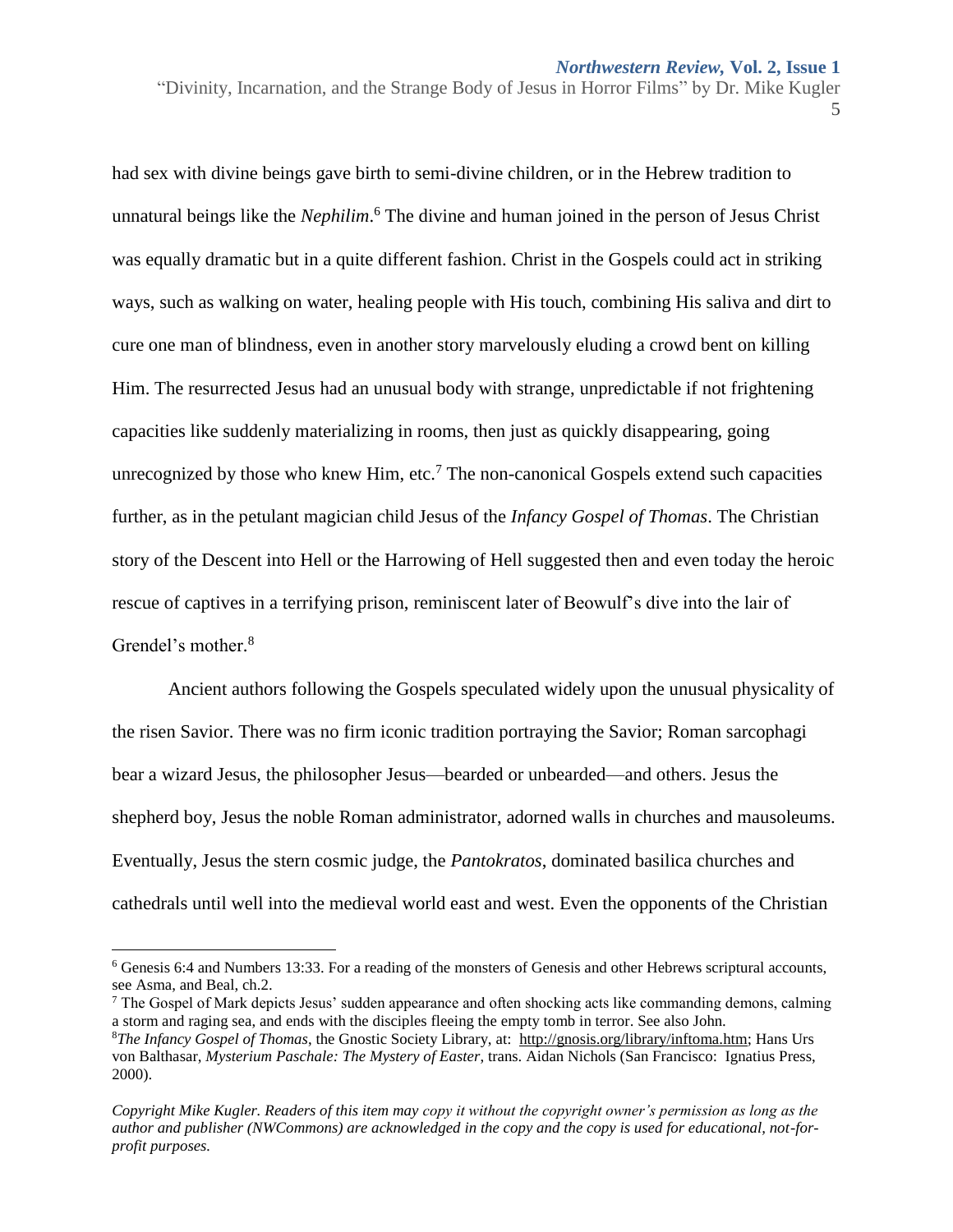communities mocked the faith with physical depictions of Jesus. The earliest image of the crucifixion, scratched onto a house wall on the Palatine Hill in Rome around 200 CE, was the *Alexamenos graffito*, of Jesus as a crucified donkey. God in the flesh was perhaps not really different than any other animal.<sup>9</sup>

Since the early church began to speculate on the person of Christ, theologians and artists took up the strange, confusing, and even frightening character of Jesus' divine flesh. The incarnational Christological account took form in a world where many ancient philosophers, perhaps most, could not imagine the divine ever willingly, happily sharing its spiritual purity and beauty with the dirty, impermanent meat of human creatures.<sup>10</sup> The anthropologist Mary Douglas, and especially as the theologian William Countryman has developed her ideas, emphasizes how the boundary of the clean/unclean or dirty, the pure/impure, is located in our flesh as well as out.<sup>11</sup> Medieval Christians did not as is popularly believed hate their own flesh or its desires. The Church taught a healthy distrust of physical desire as a distraction from dedication to God.<sup>12</sup> Medieval theology developed increasingly beautiful and challenging speculations on the metaphor of the body as a path into intimate knowledge of God in Christ. St. Francis made the human life of Jesus the highlight of his preaching and mysticism, including the

 $\overline{\phantom{a}}$ 

[http://penelope.uchicago.edu/~grout/encyclopaedia\\_romana/gladiators/graffito.html.](http://penelope.uchicago.edu/~grout/encyclopaedia_romana/gladiators/graffito.html)

<sup>9</sup> "Alexamenos *Graffito*", *Encyclopaedia Romana*, at:

<sup>10</sup> A dense but helpful survey in the context of Christology is Rowan Williams, *Arius: Heresy and Tradition* (Grand Rapids, MI.: Eerdmans, 2002).

<sup>11</sup> Mary Douglas, *Purity and Danger: An Analysis of Concepts of Pollution and Taboo* (1966; London: Routledge, 2002); William Countryman, *Dirt, Greed, and Sex: Sexual Ethics and the New Testament and Their Implications for Today* (Minneapolis: Fortress Press, 2007); and Noel Carroll's use of Douglas in his philosophical exposition of horror. But for a dissenting argument on the usefulness of Douglas' work on moral horror, see Robert Adams, "Moral Horror and the Sacred," *The Journal of Religious Ethics* 23, no. 2 (Fall 1995): 201-224.

<sup>&</sup>lt;sup>12</sup> *The Body and Society: Men, Woman, and Sexual Renunciation in Early Christianity* (New York: Columbia University Press, 1988).

*Copyright Mike Kugler. Readers of this item may copy it without the copyright owner's permission as long as the author and publisher (NWCommons) are acknowledged in the copy and the copy is used for educational, not-forprofit purposes.*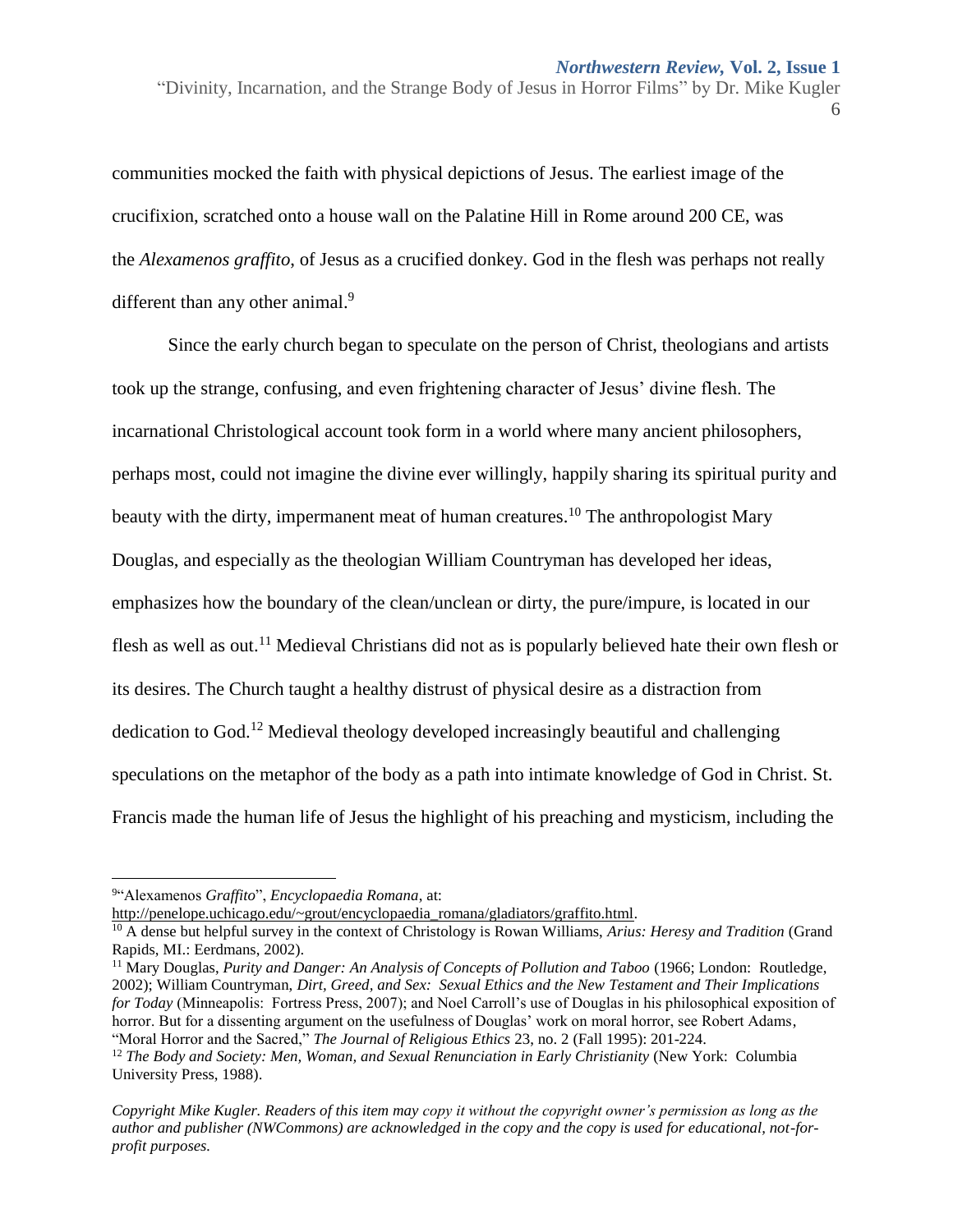Nativity. But the center of this understanding was the Crucifixion, culminated in his experience of the stigmata.<sup>13</sup> The Cult of the Virgin Mary put the Infant Jesus, gentle and dependent, in between them and the burning eyed Christ the Judge on the apex of every cathedral ceiling.<sup>14</sup>

Caroline Walker Bynum has argued that medieval scholastics affirmed the importance of flesh by speculating on the resurrection. At Jesus' return all the broken, eaten, rotten and scattered flesh would be re-united by God's power into the person of each resurrected individual. Artists imagined wild animals and sea creatures vomiting up consumed body parts on the Last Day.<sup>15</sup> Bernard of Clairvaux speculated in a vivid set of visions that Jesus could move him to greater levels of devotion in the form of a Savior with the full breasts of a nursing mother. He was not alone in such imaginative and mystical reflection on the quite physical, intimate love of God that in the hands of modern readers seems quite strange, even unsettling.<sup>16</sup>

<sup>13</sup> Mark Galli, *St. Francis and His World* (Downers Grove, IL: IVP, 2002); for early biographies of St. Francis and recollections of his teaching by Celano, Bonaventura and the *Flowers of St. Francis*, see *The Franciscan Archives* at: [http://www.franciscan-archive.org/patriarcha/.](http://www.franciscan-archive.org/patriarcha/)

<sup>14</sup> The Franciscan monk Jacopone de Todi's (c.1230–1306) song on the Virgin Mary; Mary C. Athans, *In Quest of the Jewish Mary: The Mother of Jesus in History, Theology, and Spirituality* (Maryknoll, NY: Orbis,2013). <sup>15</sup> *The Resurrection of the Body in Western Christianity, 200-1336* (New York: Columbia University Press, 1995). For the unusual examples of medieval visual representation of Jesus as a divinely powered child, see Mary F. Casey, "The Fourteenth-Century *Tring Tiles*: A Fresh Look at Their Origin and the Hebraic Aspects of the Child Jesus' Actions," *Peregrinations* 2, no. 2 (2007), at[: http://peregrinations.kenyon.edu/vol2-](http://peregrinations.kenyon.edu/vol2-2/FeaturedSection/TringTiles.pdf)

[<sup>2/</sup>FeaturedSection/TringTiles.pdf.](http://peregrinations.kenyon.edu/vol2-2/FeaturedSection/TringTiles.pdf)

<sup>16</sup> *Jesus as Mother: Studies in the Spirituality of the High Middle Ages* (Berkeley: University of California Press, 1982).

*Copyright Mike Kugler. Readers of this item may copy it without the copyright owner's permission as long as the author and publisher (NWCommons) are acknowledged in the copy and the copy is used for educational, not-forprofit purposes.*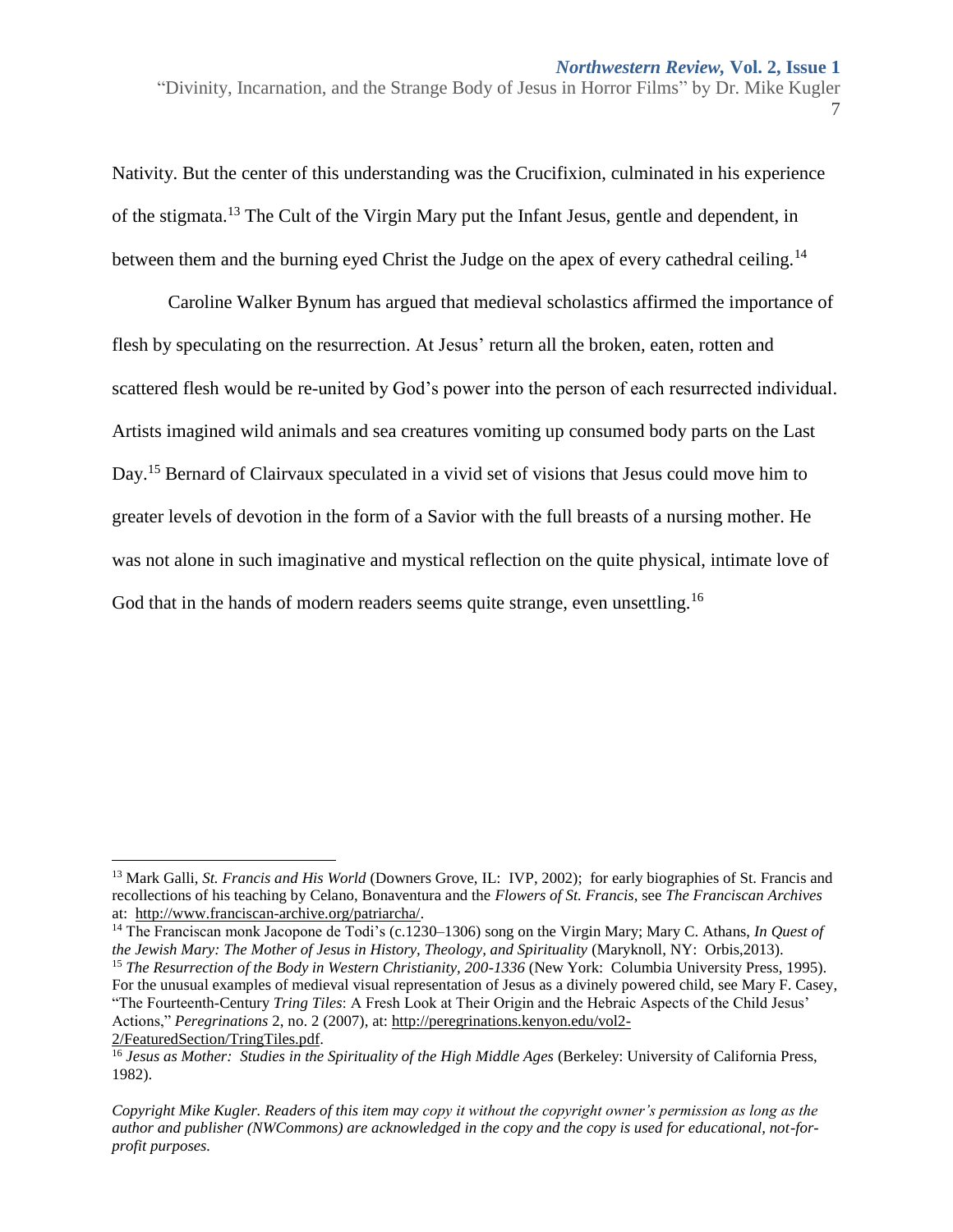#### *Northwestern Review,* **Vol. 2, Issue 1**

"Divinity, Incarnation, and the Strange Body of Jesus in Horror Films" by Dr. Mike Kugler 8

But it wasn't until medieval iconography in statue and painting that the horror of the crucified Savior's body became central to Christian spirituality, or a renewed spiritual desire

demanded a new kind of iconography. <sup>17</sup> Late medieval teaching on penance invited new and more powerful depictions of the Crucifixion. Matthias Grünewald's Isenheim Altar (1512–1516) is the best known example (though the crucifixion is only part of this magnificent,



**Isenheim Altarpiece by Matthias Grünewald (1512-1516).**  Image from Wikimedia Commons.

boundary-breaking devotional work). Medieval pietas carved of wood or stone emphasized Jesus' gaunt broken form. Late Renaissance artists exhibited their anatomical finesse in work

 $\overline{a}$ <sup>17</sup> Surely depictions of Hell and the fate awaiting unredeemed sinners rendered on church walls and above the entryway were unsettling enough to encourage fear, even terror. Late Medieval paintings of the Last Judgment depicted grotesque demons and terrified, naked, and tortured people. Cathedral tympanums were similar; in the wake of the Black Death *Danse Macabre* art reinforced the leveling fortunes of Death. Terror and anxiety, perhaps coupled with a macabre fascination, prompted depictions of the female witch and the Black Sabbath including its grotesque blasphemies. Consult the portraits of witches and witchcraft by Albrecht Dürer, Hans Baldung Grein, Adrianus Hubertus, and Jacob Cornelisz van Oostsanen. Just as important were the dozens of pamphlets describing the salacious ceremonies of conspiracies of witches. See Barbara Rosen, ed., *Witchcraft in England 1558-1618* (Amherst: University of Massachusetts Press, 1991) and Brian P. Levack, ed., *The Witchcraft Sourcebook* (New York: Routledge, 2004). For the appearance and behavior of "the Black Man," or Satan, see Joyce Miller, "Men in Black: Appearances of the Devil in Early Modern Scottish Witchcraft Discourse," in Martin Goodare and Joyce Miller, eds., *Witchcraft and Belief in Early Modern Scotland* (London: Palgrave and Macmillan, 2008), 144-65.

*Copyright Mike Kugler. Readers of this item may copy it without the copyright owner's permission as long as the author and publisher (NWCommons) are acknowledged in the copy and the copy is used for educational, not-forprofit purposes.*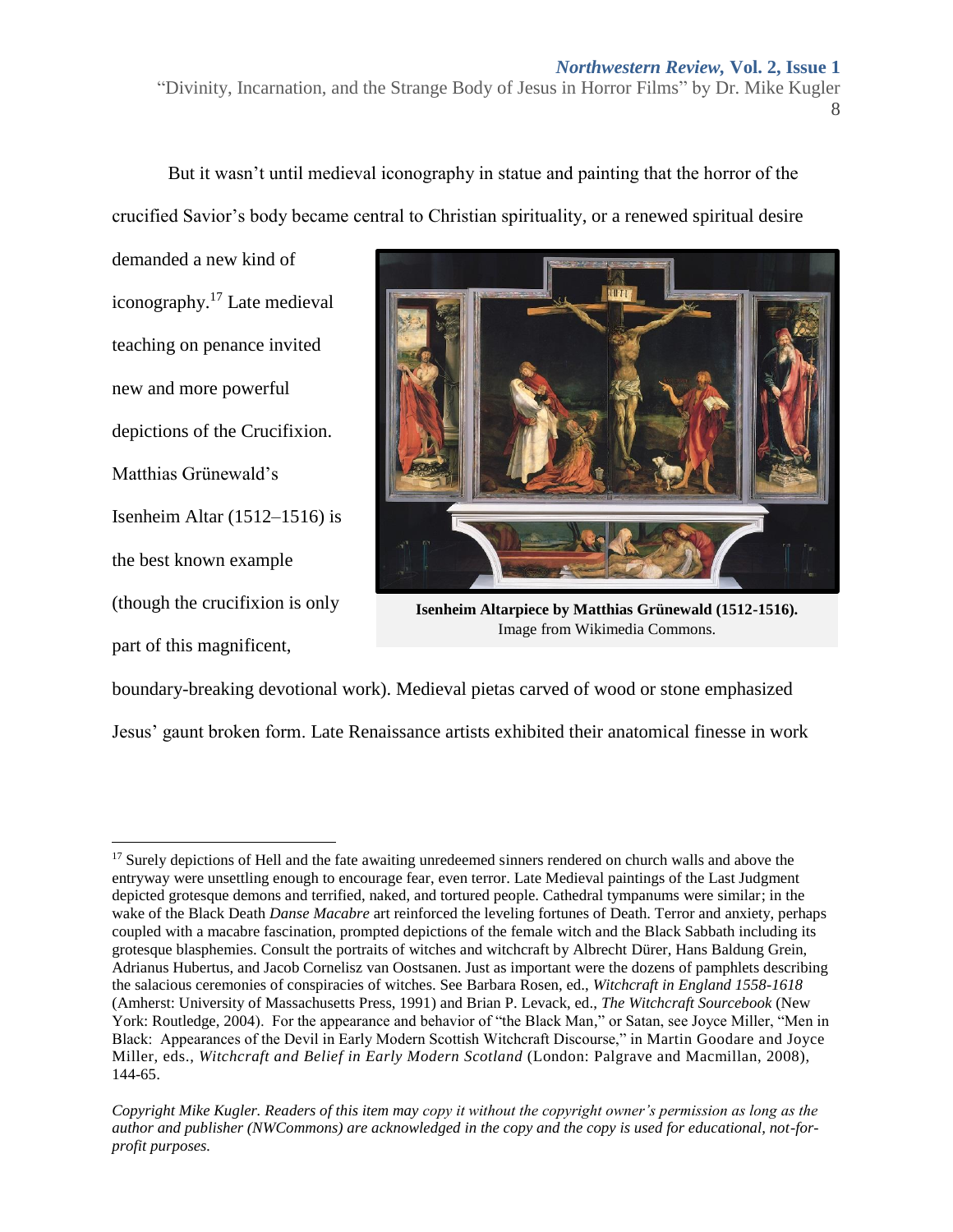inspired by over a century of reflection on the Incarnation.<sup>18</sup> Still striking is Mantegna's lengthwise portrait of the Son of God in the tomb, *Lamentation of Christ* (c. 1480s), also the subject of Hans Holbein the Younger, whose *Body of the Dead Christ in the Tomb* (1520-2) is closer to Grünewald in depicting Jesus as a wasted corpse. In contrast but with perhaps similar roots in the Incarnation were the Renaissance portraits of the Madonna emphasizing Jesus' humanity.<sup>19</sup> For the most part all this fell away from most Protestant depictions of Jesus. Later, in the West and with a few notable exceptions, but especially in America, Jesus looked like the Caucasian male of the majority. In the last few decades portraits like Janet McKenzie's *Jesus of the People* (1999), where the savior is a black African woman, have suggested how a savior of all people has to look like those of a diverse world. From a far less reverent motive popular culture represents Jesus as a gay man drawing all gay men to his side, or as a scientifically revived superman leading the fight against the forces of apocalypse. $20$ 

l

<sup>&</sup>lt;sup>18</sup> Charles Trinkhaus, *In Our Image and Likeness: Humanity and Divinity in Italian Humanist Thought* (1970; South Bend, IN: Notre Dame Press, 1995).

<sup>19</sup> Leo Steinberg, *The Sexuality of Christ in Renaissance Art and Modern Oblivion* (New York: Pantheon, 1985). For a perceptive contextual account of Steinberg's scholarship see Diane Phillips, "Leo Steinberg's Artistic Vision: It Took a Jewish Scholar to Restore Theology to Christian Art History," *First Things* (December, 2011), at: [https://www.firstthings.com/article/2011/12/leo-steinbergs-artistic-vision.](https://www.firstthings.com/article/2011/12/leo-steinbergs-artistic-vision)

<sup>20</sup> Jaroslav Pelikan, *Jesus Through* t*he Centuries: His Place in the History of Culture* (New Haven: Yale University Press, 1999); Stephen Prothero, *American Jesus: How the Son of God Became a National Icon* (New York: Farrar, Straus and Giroux**,** 2004)**;** Richard Wightman Fox, *Jesus in America: Personal Savior, Cultural Hero, National Obsession* (New York: HarperCollins, 2004); John Macquarrie, *Jesus Christ In Modern Thought* (Norwich, UK: SCM Press, 1990). Shawn French and Mortimer Glum have created *Escape from Jesus Island*, in which DNA recovered from the Shroud of Turin permitted geneticists to clone Jesus. The process results in twins, one of whom, Damien, escapes and tries to initiate the Apocalypse. A crack team of Vatican commandos accompanied by the cloned Jesus have to track him and stop his mad plan; [https://jesusisland.com/.](https://jesusisland.com/)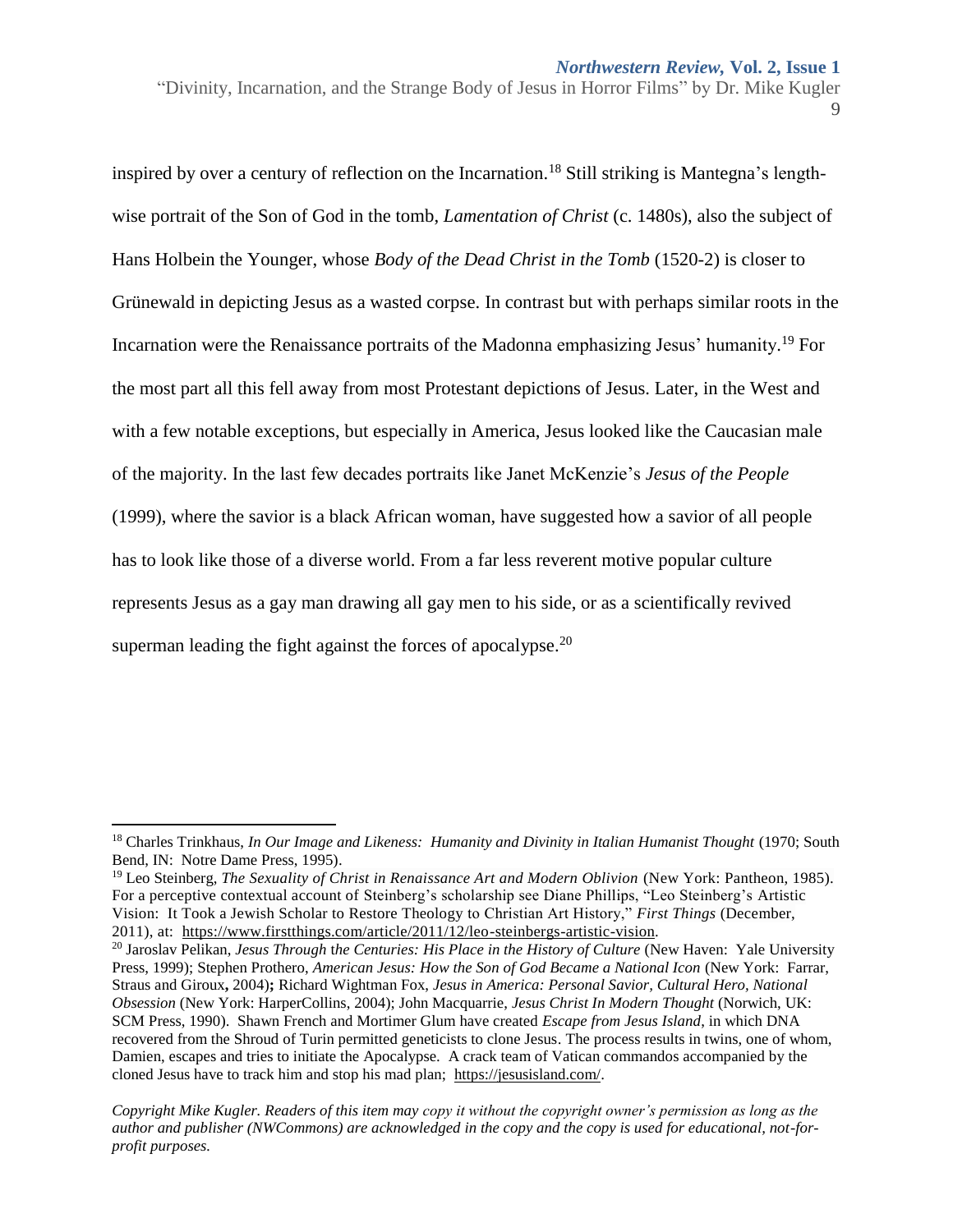*Northwestern Review,* **Vol. 2, Issue 1**

"Divinity, Incarnation, and the Strange Body of Jesus in Horror Films" by Dr. Mike Kugler 10

#### **Sacred, Strange Flesh, and the Horror Film**

 $\overline{\phantom{a}}$ 

For a long time then, Jesus' body has seemed strange. Perhaps it isn't surprising then, but, for probably very different reasons, contemporary horror movies echo with this strangeness of Jesus' body. Artistic depictions of Jesus are fascinated with the physical possibilities of the founder of the Christian faith and the Church, the Son of God, provocative teacher, apocalyptic preacher of the Kingdom of God, of the love of the Father in heaven, miracle worker, murdered messiah, and resurrected savior. Horror movies exploit the strangeness of Jesus' flesh with the most creativity and energy, evoking the confusion, shock if not revulsion surrounding the divine body of the Savior. Horror retrieves the mystery and terror of the flesh combined with the divine. In *The Idea of the Holy* Rudolph Otto described terror as one symptom of experiencing the numinous. The holy on occasion appears in the passages narrating monsters and experience of holy fear. $21$ 

Noir, thrillers, whodunits, science fiction, action films: they overlap with the horror film. There are not clear boundaries between them, but we can make some working distinctions. Horror seems to fulfill different desires: our strange joy at being startled or frightened under safe circumstances; our desire to see the uncanny, the shocking, even the disturbing, the taboo. Horror film grew out of the nineteenth-century staged exhibitions of terror stories that fascinated the middle classes performing the bizarre, depraved, and violent. Film early on was fascinated with the monstrous and bizarre; however, it was German filmmaking that first explored seriously and creatively the opportunities the medium had for terror and horror in *The Cabinet of Dr. Caligari*

<sup>&</sup>lt;sup>21</sup> The Idea of the Holy: An Inquiry into the Non-rational Factor in the Idea of the Divine and its Relation to the *Divine*, trans. John W. Harvey (London: Oxford University Press, 1950), ch. IV.

*Copyright Mike Kugler. Readers of this item may copy it without the copyright owner's permission as long as the author and publisher (NWCommons) are acknowledged in the copy and the copy is used for educational, not-forprofit purposes.*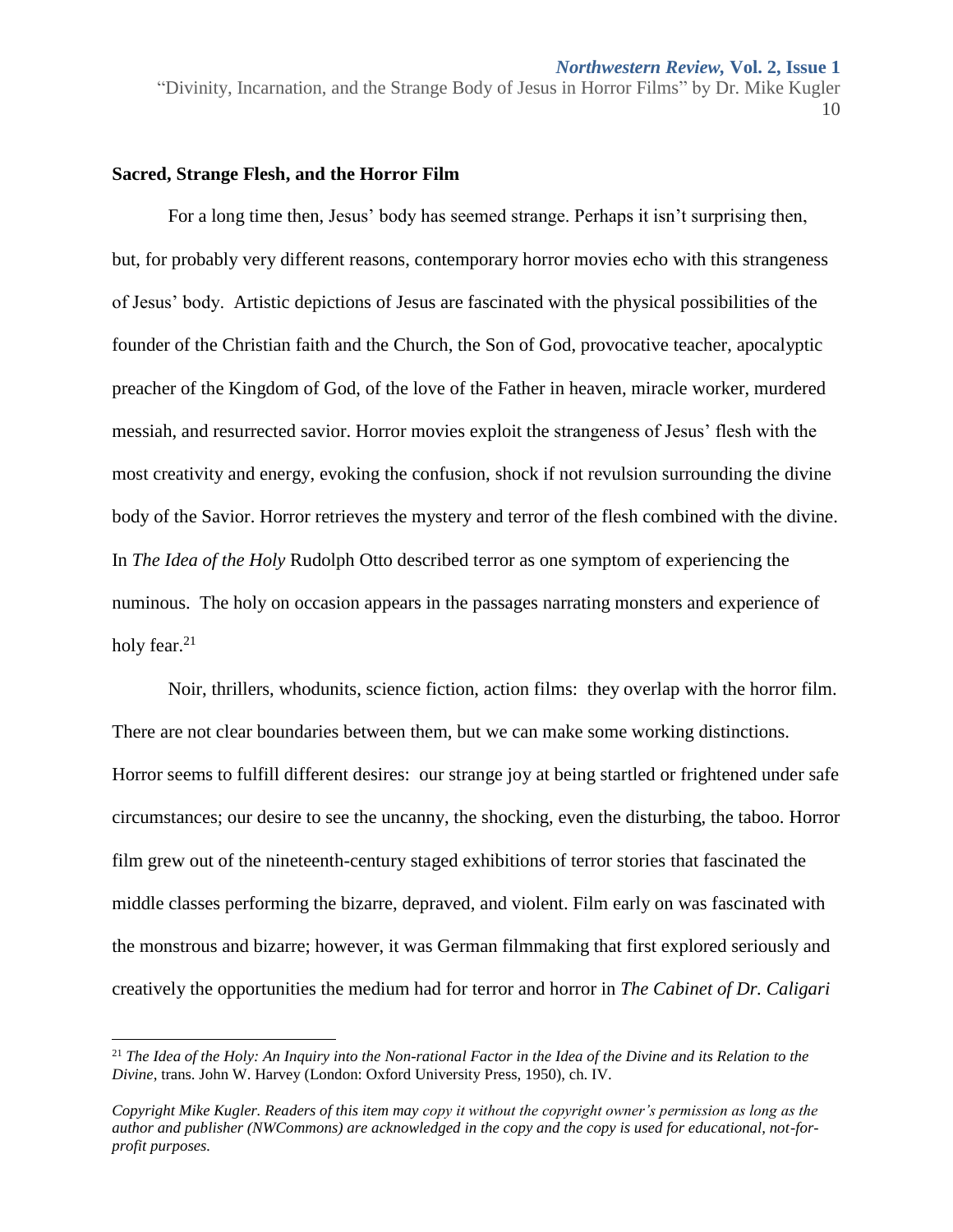(Robert Wiene, 1920) and *Nosferatu* (F.W. Murnau, 1922). This took off in America with Lon Chaney in later 1920s freak films and the 1930s with *Dracula* (Tod Browning, 1931) and *Frankenstein* (James Whale, 1931)*.* Expressionism and film noir became part of the film language for translating Gothic literature to the peculiar action of the screen. The far more violent, brutal if not nihilistic apocalyptic character of horror only gradually developed after 1945 as various popular culture genres and media (comic books, SF, Lovecraft horror fiction, and others) came together in the anxious world of total war, genocide, Cold War, and nuclear threat. 22

Horror exploits the deep anxieties, dread and even terror we experience watching what seem like basic boundaries violated: personal security, purity, ritual, or sexual.<sup>23</sup> The Incarnation expresses the importance of the flesh to God, His joy and love in joining His divine life to the body. Despite that, for ancient philosophy and theology the Incarnation seemed obviously a violation of a boundary, a fundamental one. Perhaps the fascination with such a boundary violation of the divine and mundane still fascinates story tellers even if reverence has long evaporated. Those aspects of Christianity are rich sources of inspiration for the horror film. As St. Paul wrote (Romans 8), human flesh serves God or rebels against Him. In such accounts the

 $\overline{\phantom{a}}$ 

<sup>22</sup> David J. Skal, *The Monster Show: A Cultural History of Horror* (1993); Asma, *On Monsters*; W. Scott Poole, *Monster in America: Our Historical Obsession with the Hideous and the Haunting* (Waco, TX: Baylor University Press, 2011); Caroline Joan (Kay) S. Picart and David A. Frank, *Frames of Evil: The Holocaust as Horror in American Film* (Carbondale, IL: Southern Illinois University Press, 2006).

<sup>23</sup> Douglas, *Purity and Danger*; Noël Carroll, *The Philosophy of Horror: or Paradoxes of the Heart* (New York: Routledge, 1990); Thomas Fahy, ed., *The Philosophy of Horror* (Lexington, KY: University of Kentucky Press, 2012). As Christians, Douglas and Countryman worked out their convictions about ritual purity and boundary violation as they reflected on the meaning of the Christ and the Good News.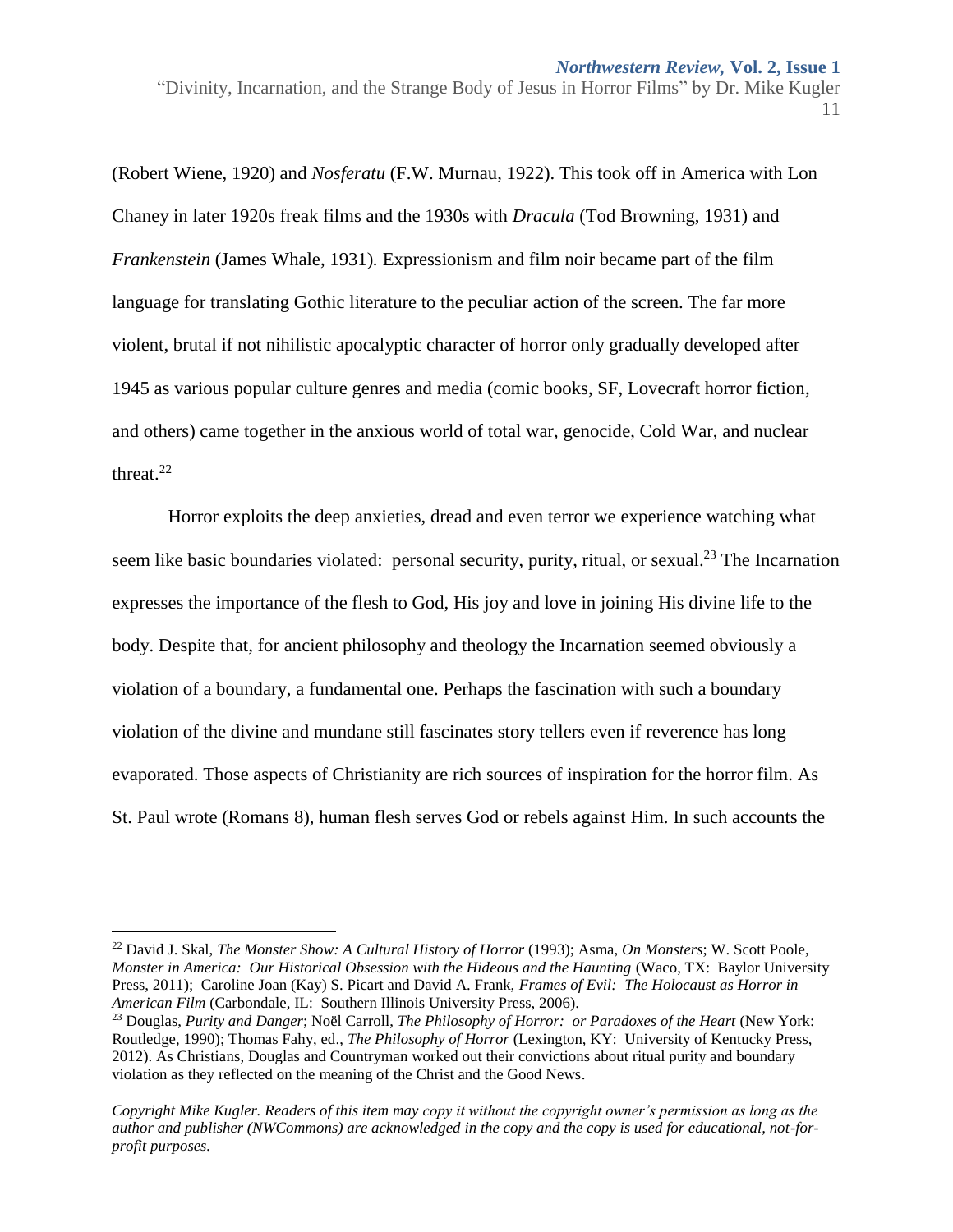divine spirit invades our world and our bodies; it sometimes causes us to act in odd and frightening ways.

The subjects of religion and horror readily overlap. Religions often dedicate great time and emphasis on the flesh—worship, narrative, disciplines of the body, purity codes, and ethical admonitions and warnings. Horror films often target religion as cultic practices which threaten to disrupt society, families, and only defeated by counter-ritual actions. They exploit our anxiety about, and fascination with, blood, torture, self-mutilation, self-denial, often sexualized in some way or another.<sup>24</sup> Horror also exploits quite often our resentments and disappointments towards, or violations at the hands of, religion, God, his ministers, or devout parents.

Fear of invasion of our body from outside, whether divine or malevolent, testifies to our anxiety over loss of control or the self. The biblical sources have many such stories, from King Saul in 1 Samuel to the prophets, in tales of demons from the Gospels, and medieval and earlymodern Europe had more than its share of possession accounts or vampire legends. Horror films of possession including alien invasion stories often portrayed a spirit or divinity or creature from the "other side" coming to this world to inhabit bodies like ours. Some versions depict "entering" a body as a hunger to be encased in flesh—incarnated—like a classic science fiction tale. Assuming the spirit wants a body, and visualizing this, creates the opportunity for the viewer to see fantasies dramatized, particularly those of power and sexuality, even comedic reconciliation in stories of social reform.<sup>25</sup>

l

 $24$  There is an old truism that the best horror film writers and directors are lapsed or perhaps still confessing Catholics.

<sup>25</sup> For classic *Star Trek*, see "Return to Tomorrow" (written by John T. Dugan, 1968) and "Turnabout Intruder" (written by Arthur H. Singer, 1969). An example from comedy can be found in *All of Me* (Carl Reiner, 1984).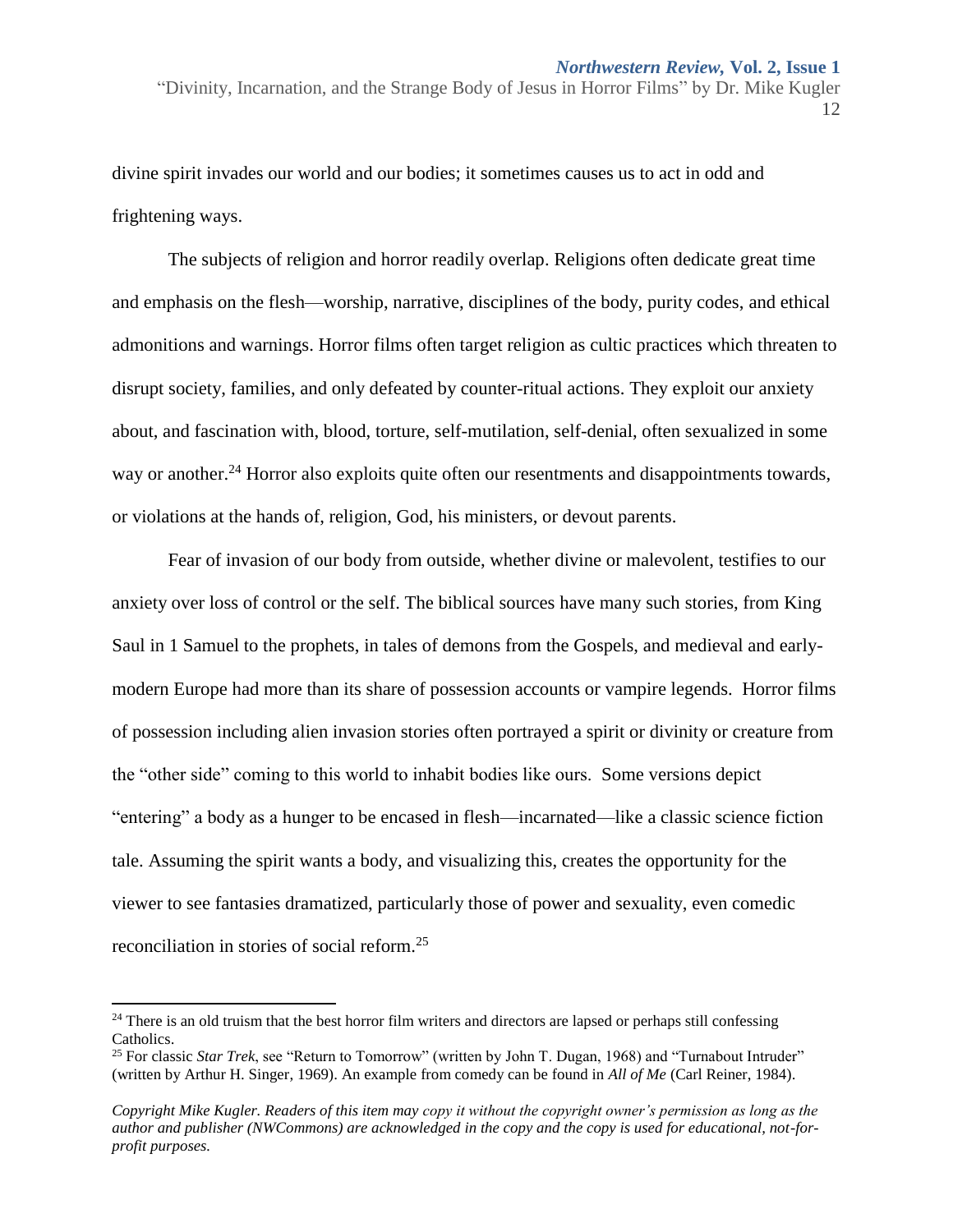Some horror films exhibit the flesh under extreme circumstances—our curiosity about "what that looks like" or "might feel like", "what it would be like to do that" or "could I survive" that?" Torture and slasher films typically achieve this, though often cutting corners on story, drama or character in order to get to scenes of hydraulic special effects depicting mayhem to bodies. Other horror films depict "the other" flesh transformed from inside (*The Fly*, David Cronenberg, 1986) or the intruder from outside that changes us (*From Beyond*, Stuart Gordon, 1986). Science has replaced God as the wild-card threat, the crazy cosmic uncle attacking or inhabiting our transformed bodies. In such stories science is an untrustworthy deity when badly misused or misunderstood by its acolytes; or it typically yields to some kind of mysticism when they struggle to comprehend the incomprehensible character of nature.<sup>26</sup>

"Resurrection" horror—*Night of the Living Dead* (George Romero, 1968)*,* vampire films*, Re-Animator* (Stuart Gordon, 1985)—are more explicitly Christian in their mythos, even when they deny or challenge it. The dead "go" elsewhere or "leave"—their return is a terribly shattered hope, and a disturbing change has occurred. In a world spiced by fear of mass destruction and social breakdown, the resurrection mythos is stripped of hope, beauty, healing and restoration.<sup>27</sup>

Therefore the horror movie exploits our interest in or fear of the flesh. That body is often chaotic, dirty and unpredictable, out of our control, a traitor to our true character or what we hope and believe we really are like. It confuses, betrays, coerces, and frustrates us. Film, this

<sup>&</sup>lt;sup>26</sup> For me, Cronenberg*'s The Fly* comes closest to capturing the human tragedy of the Frankenstein myth, doing so by compressing the Creature and Creator into one character, Seth Brundel.

<sup>27</sup> Douglas E. Cowan, *Sacred Terror: Religion and Horror on the Silver Screen* (Waco, TX: Baylor University Pres, 2008); Mark Edmundson, *Nightmare on Main Street: Angels, Sadomasochism, and the Culture of the Gothic* (Cambridge, MA: Harvard University Press, 1997).

*Copyright Mike Kugler. Readers of this item may copy it without the copyright owner's permission as long as the author and publisher (NWCommons) are acknowledged in the copy and the copy is used for educational, not-forprofit purposes.*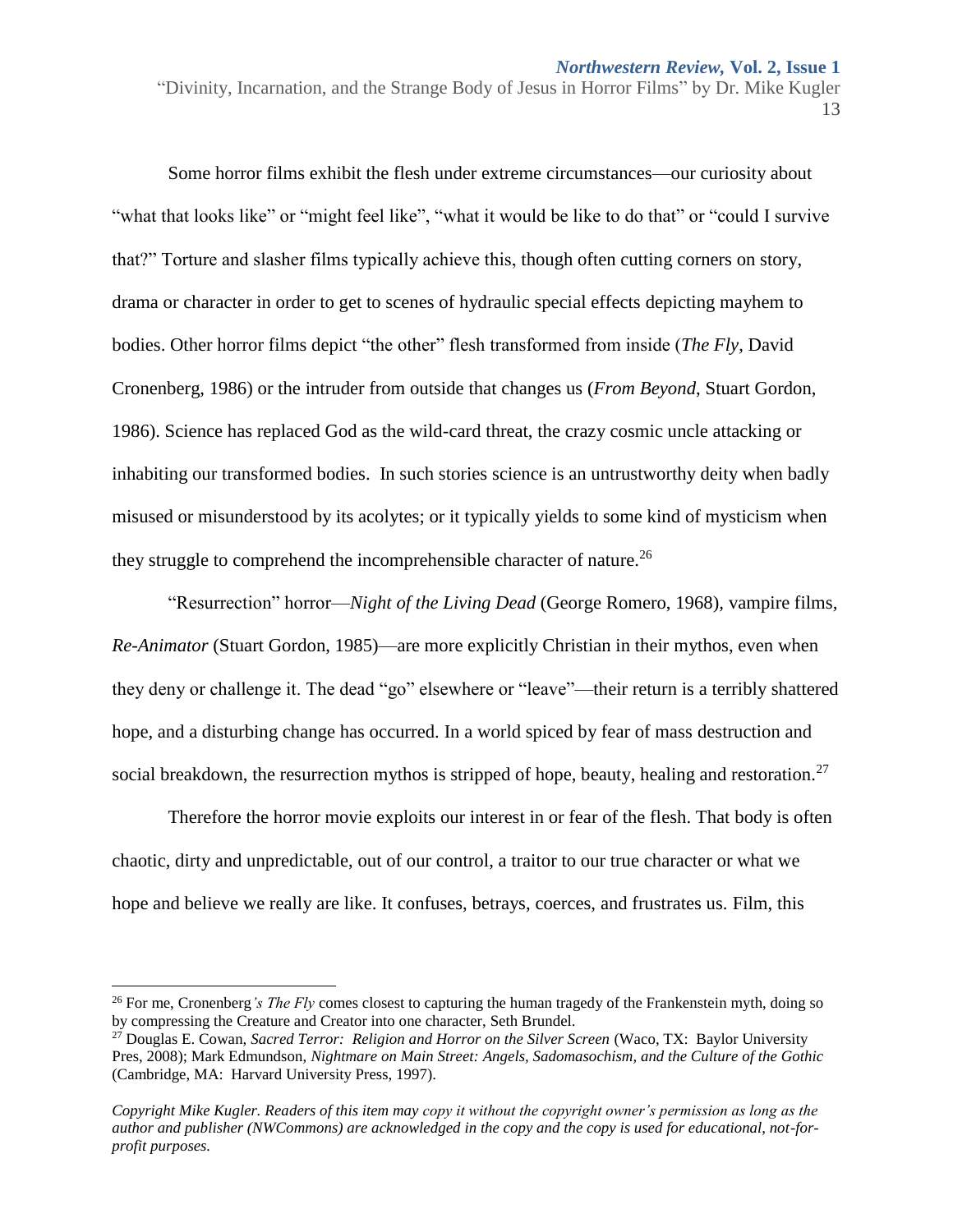carefully staged narrated dream fulfilling our desire for a story, especially attracts us with the promise of showing us what is typically hidden from view. Some scholars have recently speculated that this fascination with the sublime and enjoyable terror is associated in some way with our religious sensibilities.<sup>28</sup> I don't know. But fascination of some films with the flesh under extreme circumstances in specifically or typically gothic settings seems connected to the same parts of ourselves that experience awe, fear and fulfillment in religious settings or in religious experiences.<sup>29</sup>

#### Horror and the Sacred Savior

 $\overline{\phantom{a}}$ 

Consider the range of horror movies portraying or referencing sacred objects associated with Jesus' body. His Name, the sacraments of Chalice and Host, water blessed in His name, etc. exhibit power over evil, power to inspire and protect the good, to even transform a physical substance into something else benevolent. This includes the long associations of magic and the sacred with relics, pilgrimages, the power of prayer, and the sacraments. The role magic could play in the systems involving the supernatural invited such associations with Jesus' body. Death and resurrection are typical storylines in horror movies, so there's no surprise that Christian themes and elements run all through the horror genre.

<sup>28</sup>For examples see the arguments of Cowan, Edmundson, Asma, and Poole.

<sup>&</sup>lt;sup>29</sup> At this stage in film making, horror films (like other kinds of movies) can be as often about the previous films the writers and directors have loved as they can be about the story and character they are making. Rob Zombie's *House of a Thousand Corpses* (2003) is chock full of examples exhibiting his love of late night B-movie horror shows, *Texas Chainsaw Massacre, Creepshow,* and EC comics, etc. The opening sequence of the French director Christophe Gans' *Brotherhood of the Wolf* (2003) is an homage to Steven Spielberg's 1975 *Jaws*; and Brian DePalma's films like *Carrie* (1976) and *Dressed to Kill* (1980) pick up themes and camera work from Hitchcock's *Psycho, Vertigo, Frenzy,* and others.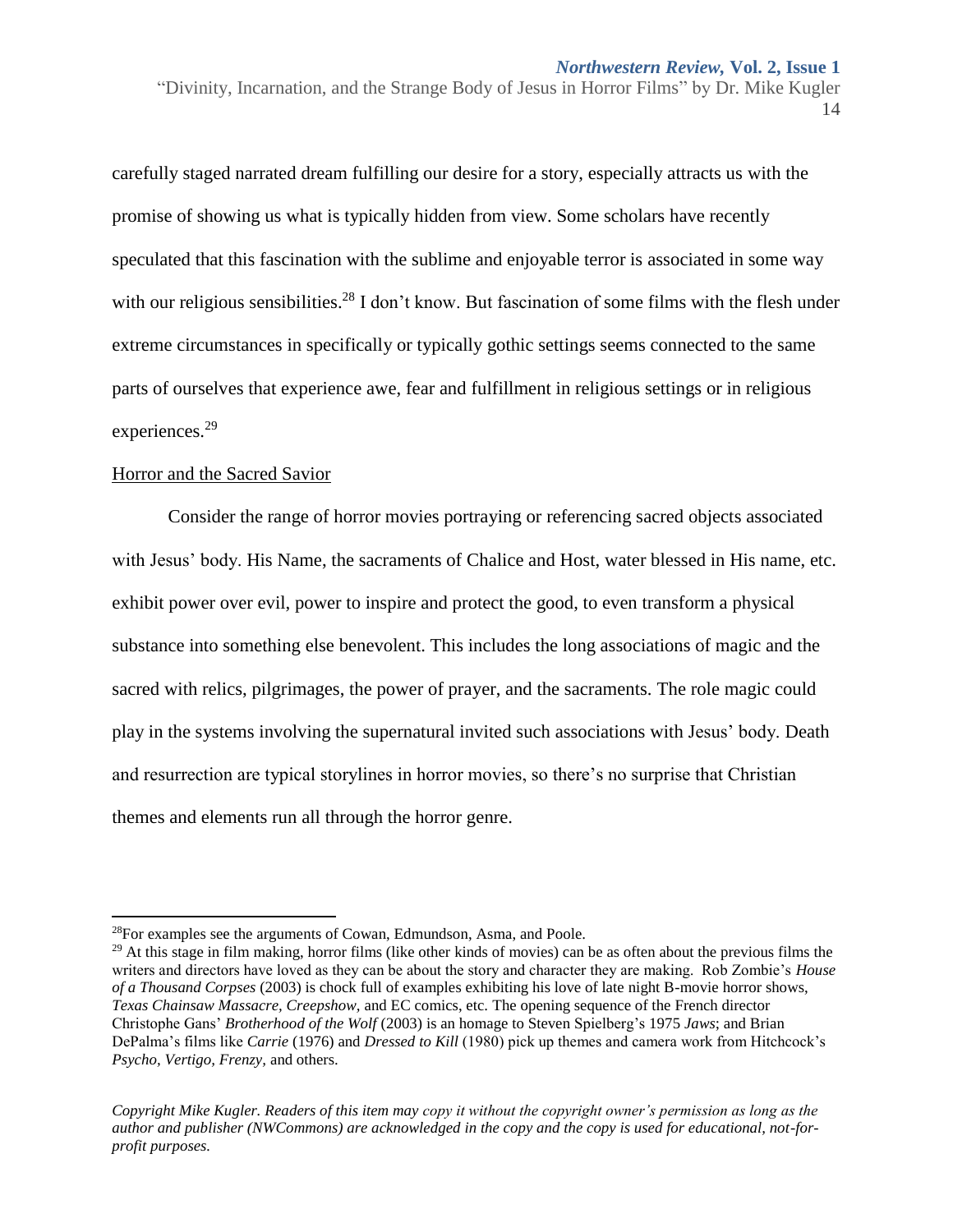Horror especially came to popular cultural notice in movies after the Great War and again after World War II, as if God's silence or absence in such a violent and chaotic world demanded visual explorations of the presence of now-defaced or impotent sacred icons (crosses, churches, priests, etc.). In a sense ever since Stoker's *Dracula* (1897) the modern vampire has been a parody of Christ in his power over aspects of nature, his negative response to the sacraments and the crucifix, a creature of night instead of day, of impurity and disease, and blasphemies of sacraments like baptism. Among the earliest and most influential were the Hammer vampire movies from 1958 into the 1960s, especially those directed by Englishman Terrance Fisher. As a Christian, Fisher considered the horror movie, the vampire film especially, to be well-suited to stories of the struggle of good against evil, of the power of the sacred over the profane. The power of the crucifix, of Latin prayers and faithful priests in contrast to unbelievers and frightened or faithless pastors, recurs again and again.<sup>30</sup> A later movie not directed by Fisher but of that ilk, *Dracula Has Risen from the Grave* (Freddie Francis, 1968) exploited this story. More recent movies of similar themes are *Dracula 2000* (Patrick Lussier), others on vampires as satanic cults, such as *Dusk Till Dawn* (Robert Rodriquez, 1996) and *Dracula Untold* (Gary Shore, 2014; in it the Wallachian count is told, "You are alive because of what I did to save you!"). Even the satanic, sadomasochistic Cenobites in *Hellraiser* (Clive Barker, 1987) parody monasticism and the Son of God. Then of course there's the modern zombie story, from *Night of* 

l

<sup>30</sup> Paul Leggett, *Terence Fisher: Horror, Myth and Religion* (2002). Decades earlier the Danish director Carl Dreyer's *Vampyr* (1932) made vampires, death and damnation very frightening, because the director was a believer and took such theological concepts seriously; Bruce E. Kawin, *Horror and the Horror Film* (London: Anthem, 2012), 33-4. See also Cowan, 35-6, 138-9.

*Copyright Mike Kugler. Readers of this item may copy it without the copyright owner's permission as long as the author and publisher (NWCommons) are acknowledged in the copy and the copy is used for educational, not-forprofit purposes.*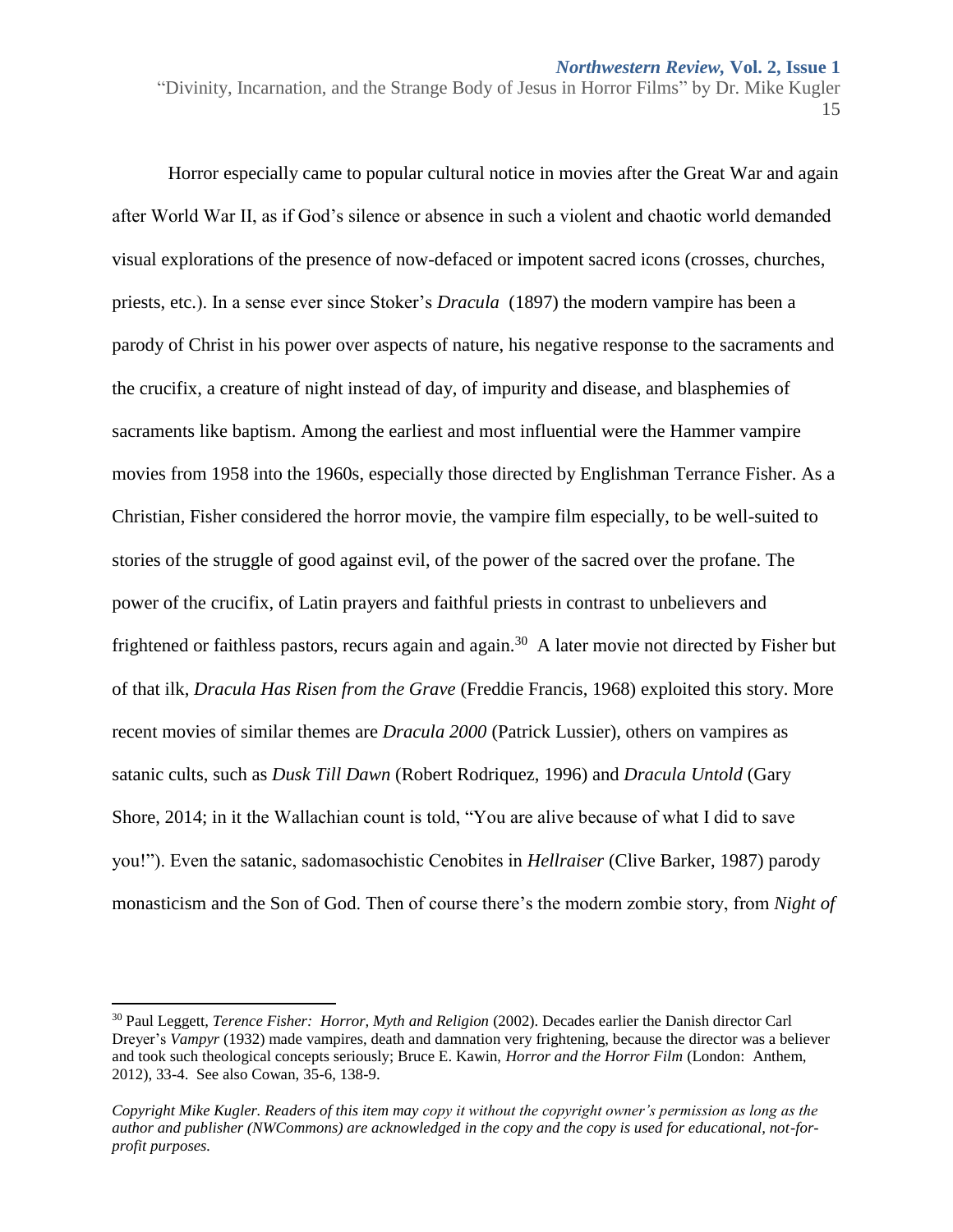*the Living Dead* (George Romero, 1969) to the recent *The Walking Dead*, as parodies of the Apocalypse and general resurrection of the dead.<sup>31</sup>

The potent image of the crucifix is a staple in classic horror films. In John Whale's *The Bride of Frankenstein* (1935) terrified peasants crucified the Creature. The power of the Cross drives away vampires from the first *Dracula* through remake after remake, sequel upon sequel, through the 1970s.<sup>32</sup> Much later in *Carrie* (1976) Brian DePalma staged the psychokinetic teenager crucifying her mother with kitchen knives on a door. In *Dracula Has Risen from the Grave* (1968) the Count is killed when he falls from a balcony and is impaled on a great golden cross removed from the doors of his castle. Crucifixions also occur in *Friday the 13th: The Final Chapter* (Joseph Zito, 1984) and *Stigmata* (Rupert Wainright, 1999).

For Fisher's *Dracula* (1966; in the US, *Dracula: Prince of Darkness*) the vampire promises a "new" body eternal and lovely. But the audience learns this is a lie. The "new" body is actually a demonic desire machine spreading something akin to a sexual disease, leading perhaps to the destruction of the soul. To end this they must destroy the vampire body, now a "shell" housing a demon, in order to save and liberate the victim. Driving a stake into the heart in the Hammer films typically into the heaving and barely-clothed bosom of a seductive woman—is the only way to save the innocent soul imprisoned in the body. Fisher combined in a marvelous, trend-setting way the heightening of reverence for traditional sacred symbols while

 $31$  Cowan, 85-6, 89; on zombies, see 156-65.

 $32$  This would not change until the seminal transformations of the vampire movie in which the disease is made less Satanic and is naturalized as something like a sexually transmitted illness, though still linked to aspects of the Bram Stoker mythology. Examples are *Vampires* (John Carpenter, 1998) and Guillermo del Toro and Chuck Hogan's *The Strain* book trilogy (2009-11), now an FX TV series (2014-).

*Copyright Mike Kugler. Readers of this item may copy it without the copyright owner's permission as long as the author and publisher (NWCommons) are acknowledged in the copy and the copy is used for educational, not-forprofit purposes.*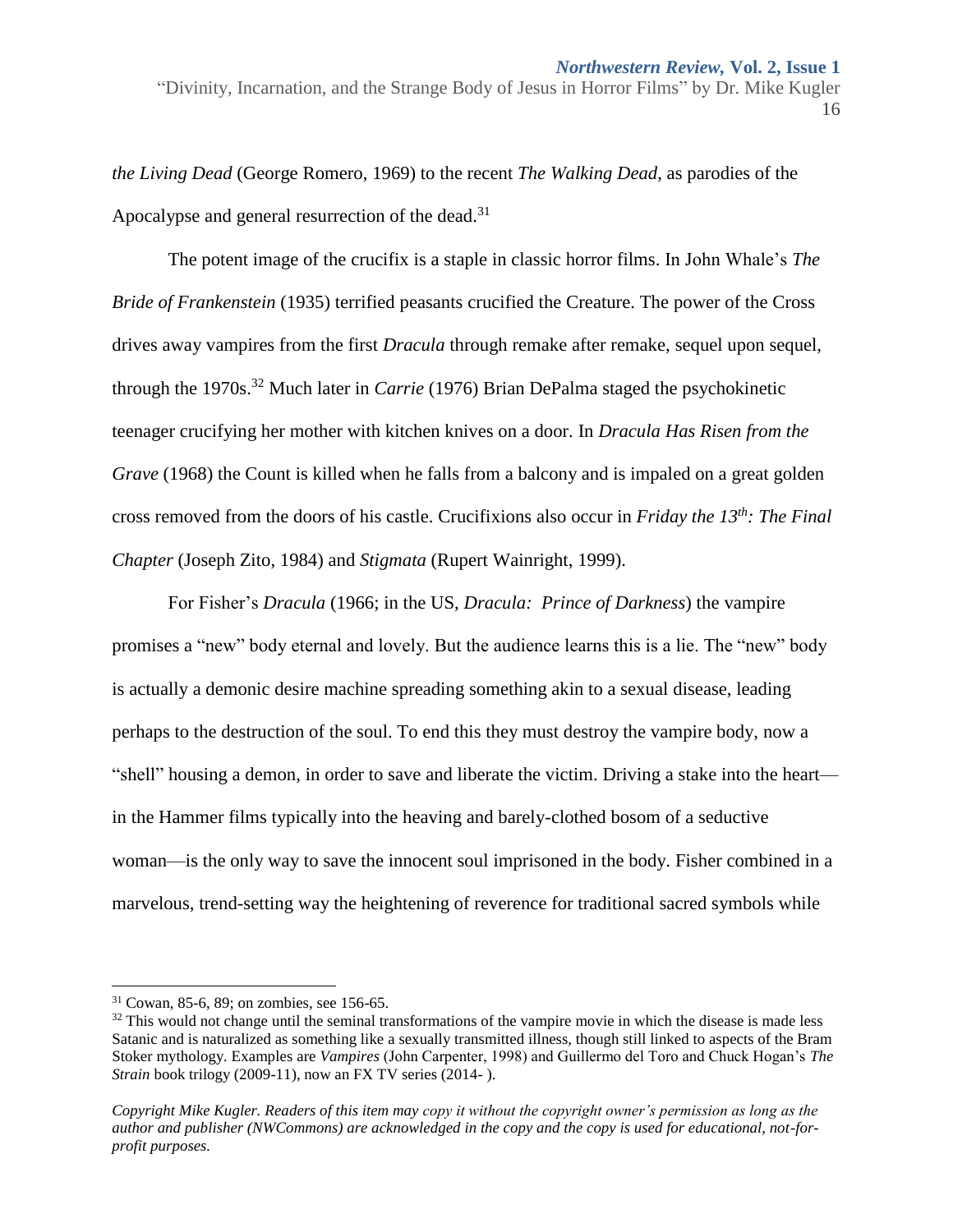giving the audience the titillating glance into the forbidden boudoir of sexual desire even if associated with a kind of sexualized violence. This association of purity, corruption, sexuality, and violence was of course taken directly from Bram Stoker's revision of the vampire legend.<sup>33</sup>

#### **Jesus in the Horror Film: Three Examples**

#### The Gothic Hero of the Strange Flesh

 $\overline{\phantom{a}}$ 

All these genre elements come together in horror film depictions of Jesus. One of the first to suggest the power of a true horror element for the Jesus story was a brief moment in Scorsese's *The Last Temptation of the Christ*. <sup>34</sup> During his temptation Jesus has a vision in which he pulls his heart from his chest. Scorsese referenced the Catholic tradition of the Sacred Heart of Jesus, widely represented in stylized and reverent portraits of the savior pointing to his crowned, glowing-though-idealized heart. Willem Dafoe's Jesus is front lit against a pitch-black background, and he opens his chest as if his hands are surgical tools. Reaching into his chest he pulls out a bloody, throbbing and graphically realistic heart. Other scenes depicting Jesus' temptation are also eerie, unsettling, and clearly influenced by the horror and thriller tradition.

Six years later Mel Gibson made the horror genre central to his remarkable *Passion of the Christ* (written by Benedict Fitzgerald and Gibson, 2004). Gibson's religious themes across his

<sup>&</sup>lt;sup>33</sup> Francis Ford Coppola's *Bram Stoker's Dracula* (1992) is a fair homage to the old Hammer/Terence Fisher films. But in what is actually a love story the vampire halts the corrupting effects of time on the body in exchange for the corruption of his soul and the corruption of others by spreading the plague of vampirism. Offering eternal life he seduces and captures a woman to replace an earlier love of centuries previous; yet unlike the Hammer films Coppola encourages us to pity Dracula. For such themes in vampire movies, see Cowan, ch.5.

 $34$ For a brief history of film portraits of the Crucifixion, in which the gothic or horror element is apparently absent, see Adele Reinhartz, "Passion-ate Moments in the Jesus Film Genre," *Journal of Religion and Film* 8 (Special Issue), no. 1 (February 2004).

*Copyright Mike Kugler. Readers of this item may copy it without the copyright owner's permission as long as the author and publisher (NWCommons) are acknowledged in the copy and the copy is used for educational, not-forprofit purposes.*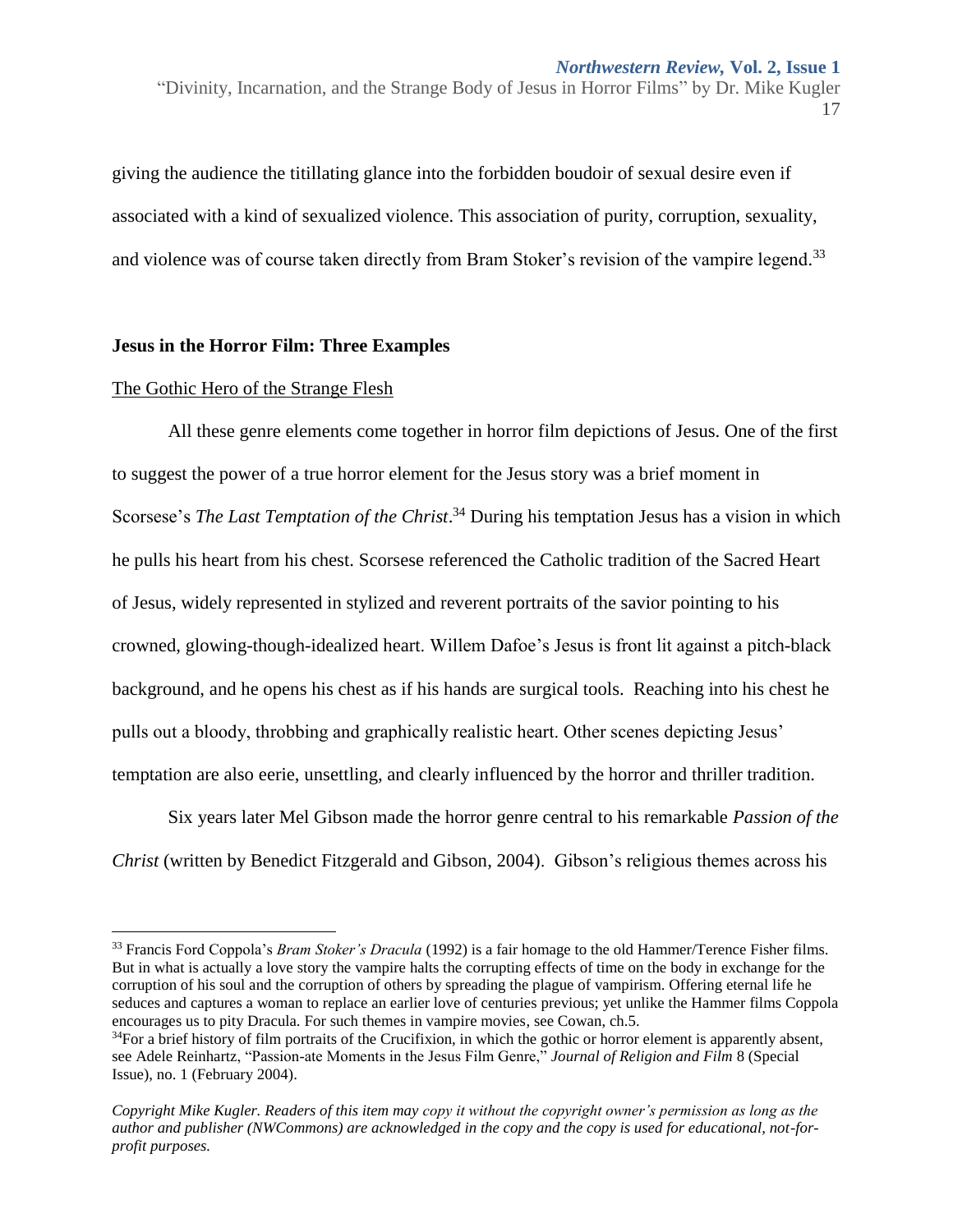movies are well-known.<sup>35</sup> Still, it took guts to frame a reverential Jesus film with horror movie vocabulary. <sup>36</sup> That is especially true when considering Gibson's counter-intuitive decisions to film entirely in ancient languages like Aramaic or Latin with subtitles. Perhaps his going to such enormous lengths to recreate the physical verisimilitude of ancient Palestine, in such a strange universe, the movie vocabulary of horror gave viewers some sense of the familiar.<sup>37</sup> This occurs most memorably three times, two of which occur in scenes depicting Satan's interactions with the Savior. In the first the camera wanders slowly through a wooded area as if stalking someone. The scene is filtered blue, the night sky ruled by a full moon casting pale light on the garden. This signals the breaking of the border between this world and another: a spirit world, the supernatural, the dreamscape.<sup>38</sup> Finally, the camera finds Jesus in prayer, in agony. A lithe, sexually ambiguous hooded figure with no facial hair gazes at Jesus. It speaks in slow mockery, gesturing with sharp fingernails, while a maggot moves from one nostril to the other. This

 $\overline{\phantom{a}}$ 

[http://www.unomaha.edu/jrf/Vol9No1/DentonBorhaugBloodthirsty.htm;](http://www.unomaha.edu/jrf/Vol9No1/DentonBorhaugBloodthirsty.htm) John Laughland, "The Passion and Rene Girard: The Sacred Violence of the Crucifixion," *The Daily Star* (April 17, 2004), at:

[http://www.dailystar.com.lb/Culture/Art/2004/Apr-17/91630-the-passion-and-rene-girard-the-sacred-violence-of](http://www.dailystar.com.lb/Culture/Art/2004/Apr-17/91630-the-passion-and-rene-girard-the-sacred-violence-of-the-crucifixion.ashx#axzz1YiESoC7C)[the-crucifixion.ashx#axzz1YiESoC7C;](http://www.dailystar.com.lb/Culture/Art/2004/Apr-17/91630-the-passion-and-rene-girard-the-sacred-violence-of-the-crucifixion.ashx#axzz1YiESoC7C) Robert L. Webb and Kathleen E. Corley, eds., *Jesus and Mel Gibson's Passion of the Christ: The Film, the Gospels and the Claims of History* (London: Bloomsbury, 2004); Christopher Deacy and Gaye Williams Ortiz, *Theology and Film: Challenging the Sacred/Secular Divide* (Hoboken, NJ: Wiley-Blackwell, 2005), ch.5; Timothy K. Beal and Tod Linafelt, eds., *Mel Gibson's Bible: Religion, Popular Culture, and "The Passion of the Christ"* (Chicago: University of Chicago Press, 2005); "Matthew", "Mel Gibson & The Scapegoat", at: [http://www.bywayofbeauty.com/2011/09/mel-gibson-scapegoat.html;](http://www.bywayofbeauty.com/2011/09/mel-gibson-scapegoat.html)

<sup>35</sup> Kelly Denton-Borhaug, "A Bloodthirsty Salvation: Behind the Popular Polarized Reaction to Gibson's *The Passion," The Journal of Religion and Film* 9, no. 1 (April 2005), at:

<sup>&</sup>lt;sup>36</sup>Few scholars have pointed out Gibson's horror motifs. One example, though in a tone of deep revulsion and attack on Gibson as a psychologically damaged political conservative and religious fanatic, is Robert Smart, "*The Passion of the Christ:* Reflections on Mel's Monstrous Messiah Movie and the Culture Wars," *Jump Cut: A Review of Contemporary Media* 47 (2004), at: [http://www.ejumpcut.org/archive/jc47.2005/melsPassion/4.html.](http://www.ejumpcut.org/archive/jc47.2005/melsPassion/4.html)

<sup>&</sup>lt;sup>37</sup> Though we should not get too excited about Gibson's authentic recreation of ancient Palestine: Andrea Berlin and Jodi Magness, "Movie Commentary: Two Archaeologists Comment on *The Passion of the Christ,"* (March 1,, 2004), The Archeological Institute of America, at: [https://www.archaeological.org/news/movies/269.](https://www.archaeological.org/news/movies/269)

<sup>38</sup> Gibson used blue filter to similar effect for Wallace's dream sequences in *Braveheart* (1995). Though he did not use a blue filter in *Apocalypto* (2006), he washed out the color with a different kind of filter to emphasize the vision of Leopard Paw of the coming attack on his village.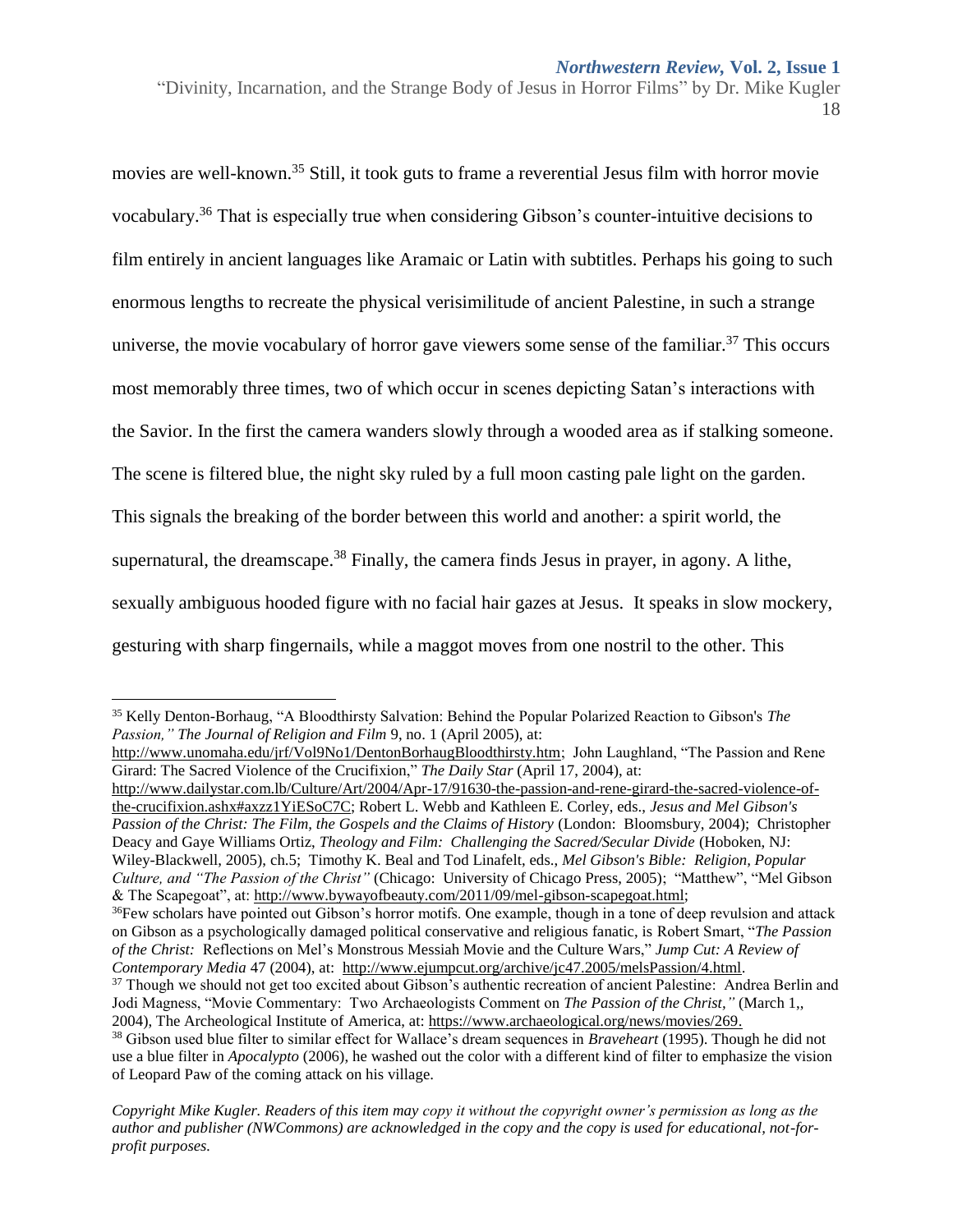person's hairless face and unclear gender instills a tone of unease. Finally, a snake winds its way from the folds of Satan's cloak towards Jesus, recalling an earlier serpent in the first Garden. The score Gibson chose and lays over the top of this scene gradually increases the dread. In this, in the serpentine movements of Satan (played by Italian actress Rosalindo Celentano) Gibson linked the Gethsemane Garden temptation to the Eden temptation, implied by the Gospel accounts, and Jesus as the New Adam. Celentano's feminine characteristics, obscured by the shaved head and robe as well as a voice deepened in post-production, lent a confusing feature to the character which suggests something seductive but quite unusual.<sup>39</sup>

Gibson also enlisted Satan's forces. After Judas betrayed Jesus to the Sanhedrin guilt and remorse drive him out of the city. A clutch of boys begins to chase and taunt him, and in a brief close-up, one boy's face becomes demonic. In despair the terrified Judas hangs himself. Gibson returned to Satan and his mockery for the flogging of Jesus. At the height of this brutally graphic scene Satan begins to move silently and unnoticed through the crowd. Mary alone sees the cruel mockery of her agony by Satan, who unwraps a cloak to reveal a hairless, ugly child held closely to the archfiend's bosom. This blasphemous caricature of the Madonna and Child offers the viewer another skein of revulsion layered on the relentless violation from the beating of the innocent Jesus. Such mockery and violence combined with the unnaturalness of the child bears Gibson's conviction that such obscenity against the sacred can only be depicted by the genre elements of horror.

<sup>&</sup>lt;sup>39</sup> Satan has been filmed in various ways over the years in Jesus movies. Yet Roma Downey, one of the producers of the TV miniseries *The Son of God* and who played Jesus' mother, explained why they filmed but left out of the final cut any portrayal of Satan.<http://www.religionnews.com/2014/02/20/roma-downey-cut-satan-son-god/>

*Copyright Mike Kugler. Readers of this item may copy it without the copyright owner's permission as long as the author and publisher (NWCommons) are acknowledged in the copy and the copy is used for educational, not-forprofit purposes.*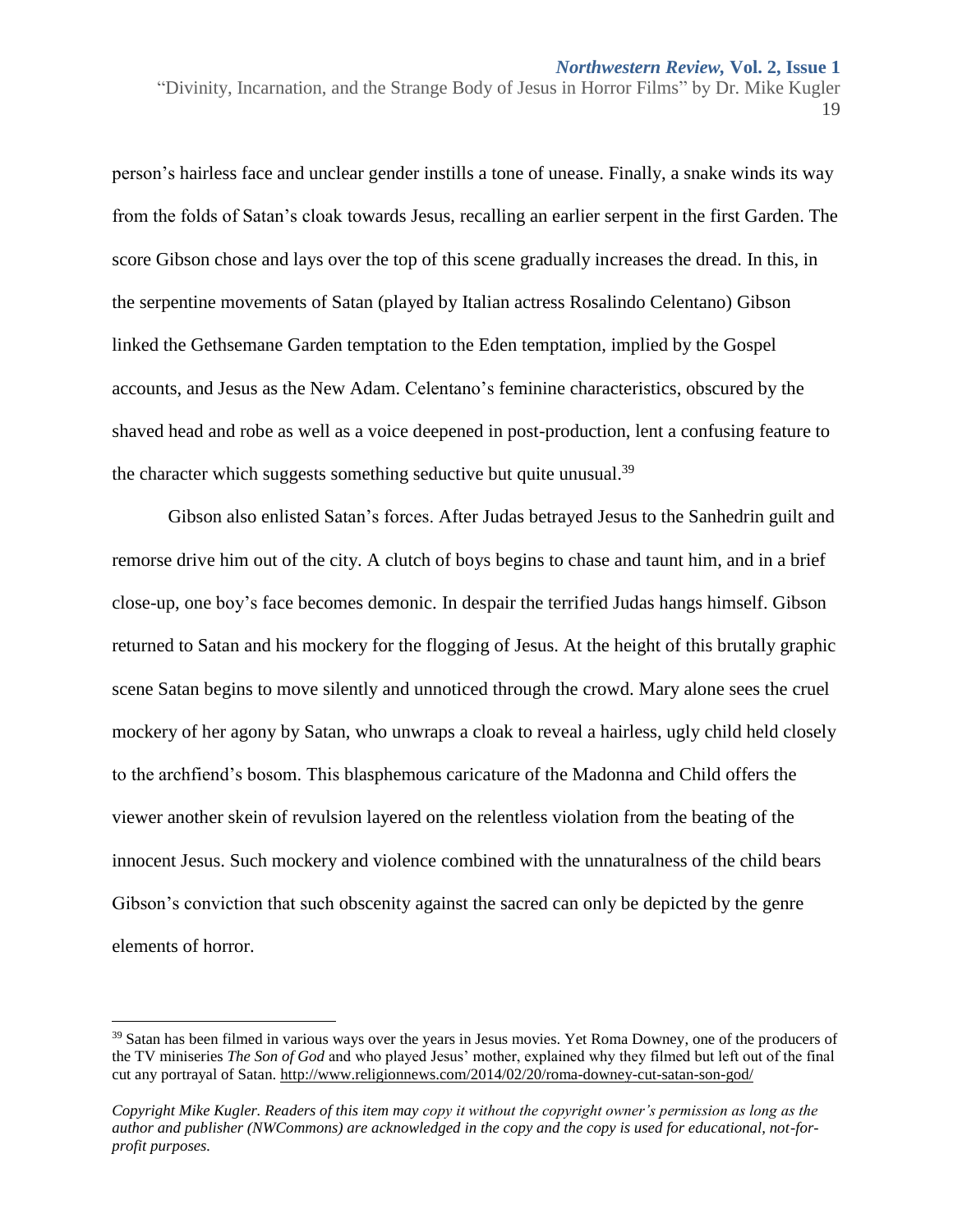#### *Northwestern Review,* **Vol. 2, Issue 1**

"Divinity, Incarnation, and the Strange Body of Jesus in Horror Films" by Dr. Mike Kugler 20

In what seems on reflection an odd theological conviction, Gibson highlighted Jesus' superhuman capacity to take violence. By the time he is delivered for crucifixion and begins the Via Dolorosa Jesus is nearly unrecognizable. Yet he accepts, even asks for, greater and further punishment. Many viewers found this portrait of torture unwatchable, and other critics found Gibson's atonement theology of divine violence hideous. The huge success of the movie was built especially on repeated viewings of evangelical Christians who often considered it the most authentic of Jesus films. This also revealed how Gibson's pre-Vatican II theology and peculiar convictions about a world of violence and the peaceful man who through violence defeats those cruel forces touched a range of convictions and desires of his American audience.<sup>40</sup>

The horror genre has become well-known and acknowledged by movie makers and audiences. As serious an attempt to pay reverence to the Jesus story and its contemporary relevance as Gibson's easily took up the visual tools of the macabre, the unnatural, the eerie, the grotesque, and the startling. Horror movies are just so mainstream that their value in a religiously-themed film, even if made by a religiously reverent filmmaker, seems to be their power to convince the viewer quickly that the story has entered a serious world where good battles evil, and the stakes of that struggle are very high. Horror elements highlight the mythology in the story.<sup>41</sup> Evil on film is magnified in its threat and seductiveness by iconic

<sup>&</sup>lt;sup>40</sup> On Gibson's range of movies and the religious worldview they depict, see the sources cited in note 35. Peter Jackson began his career in horror, and even his enormously reverent *The Lord of the Rings* trilogy is shot through with the visual elements and special effects of that genre, exploiting what is arguably merely implied in Tolkien's classic. On Jackson's monsters see Sharin Schroeder, "ʻIt's Alive!:' Tolkien's Monster on Screen", in Janice M. Bogstad and Philip E. Kaveny, eds., *Picturing Tolkien: Essays on Peter Jackson's* The Lord of the Rings *Film Trilogy* (Jefferson, North Carolina and London: McFarland and Company, 2011), 116-38.

<sup>41</sup> The first versions of modern horror fiction, from Shelley's *Frankenstein* through Stoker's *Dracula* and the cultic elements of H.P. Lovecraft, highlight this.

*Copyright Mike Kugler. Readers of this item may copy it without the copyright owner's permission as long as the author and publisher (NWCommons) are acknowledged in the copy and the copy is used for educational, not-forprofit purposes.*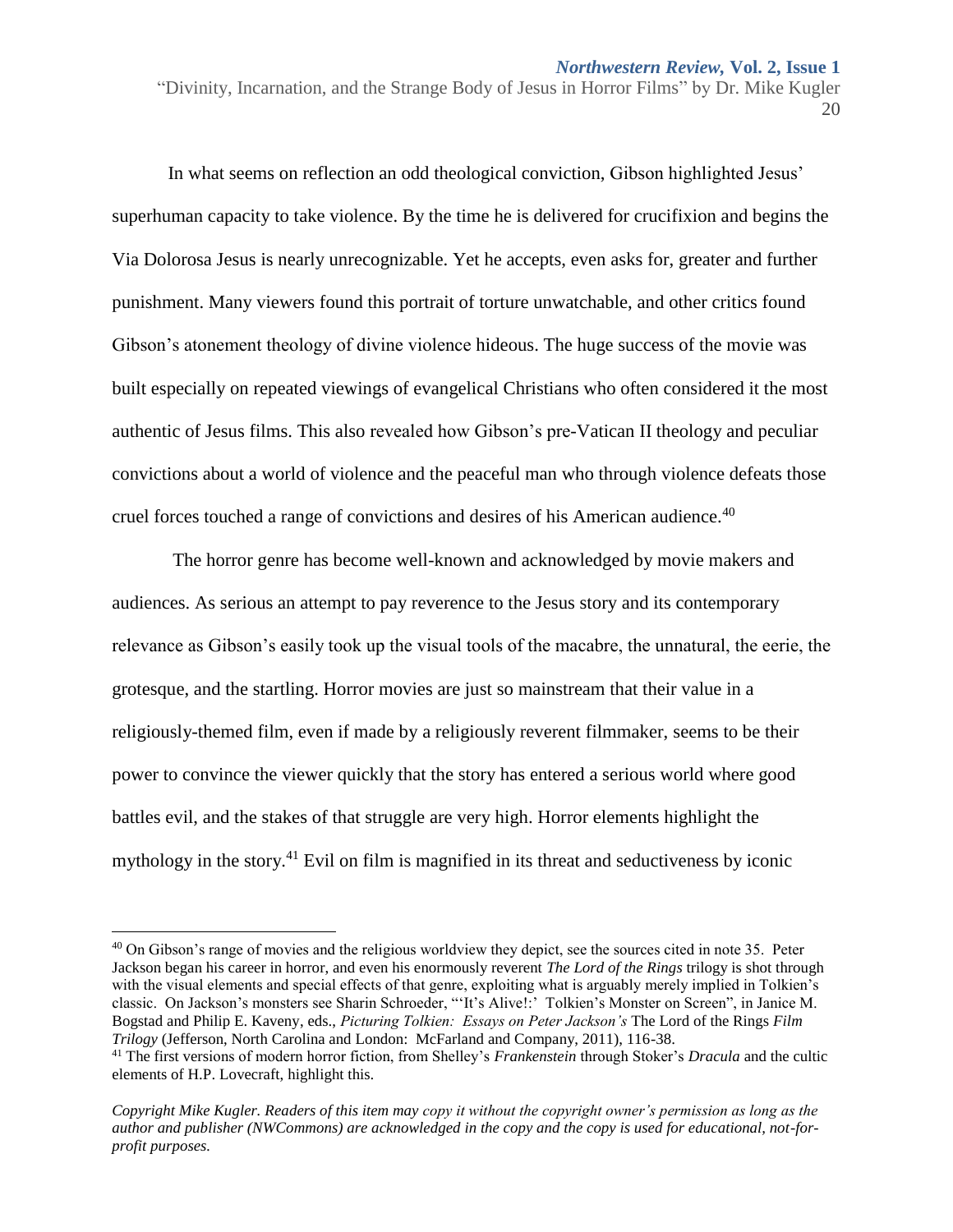representations from the Christian tradition. Even for a religiously illiterate viewer, the horror movie wields sacred symbols like the cross, the sanctuary and prayer to evoke the supernatural and provokes a particular kind of emotional power.

#### Jesus as Hero of the Weird Flesh

 $\overline{\phantom{a}}$ 

A striking version of Jesus' unusual flesh is the campy, low-budget diversity-pamphlet *Jesus Christ Vampire Hunter* (Canada: Lee Gordon Demarbre; written by Ian Driscoll, 2001). 42 Director Demarbre followed the recent cultural move to revise Jesus' image by putting him into a contemporary world threatened by a conspiracy of vampires and mad scientists. These fiends plot to harvest the flesh of lesbians—no one will miss such deviants—to graft onto vampires, permitting them to tolerate sunlight. The Church begs Jesus to return and lead the war against this horrible cabal.<sup>43</sup> Jesus fights the vampires with martial arts moves and supernatural powers like sanctifying sea water as a weapon against the undead, recalling other superheroes with unusual bodies and abilities. In the final fight scene one of the vampires drives a stake through the savior's heart. Jesus seems to die, but actually descends into Hell. Exclaiming "There's nothing deviant about love," Demarbre's Jesus defends the deviant physical desires of the gay community as legitimate love. To protect the strange love of the gay community, Jesus therefore pits his own strange flesh against the strange flesh of the vampiric enemy. Returning from Hell

 $42$  For a profile of Demarbre, see: [http://kickasscanadians.ca/lee-demarbre.](http://kickasscanadians.ca/lee-demarbre) Jesus' association with vampires didn't begin with the Canadians. J. G. Eccarius wrote of Jesus as a vampire in *The Last Days of Christ the Vampire* (Ill Pub, 1990). The novel spawned a short lived comic run; *Christ the Vampire: The Comic*, story by Henry Brooks, art by Nick Gonne (Questing Beast; no longer in print, but see at: [http://www.iiipublishing.com/books/cvcomic.htm\)](http://www.iiipublishing.com/books/cvcomic.htm). <sup>43</sup> There is a political dimension to the claim Demarbre makes. Murderers of the last few decades have preyed on prostitutes and runaway teens with impunity, apparently because the victims were not missed by family or friends, or because police departments put little effort into finding them. This is reminiscent of circumstances surrounding the Canadian murderers Paul Kenneth Bernardo with Karla Homolka, Robert "Willie" Pickton, and John Wayne Gacy in the US.

*Copyright Mike Kugler. Readers of this item may copy it without the copyright owner's permission as long as the author and publisher (NWCommons) are acknowledged in the copy and the copy is used for educational, not-forprofit purposes.*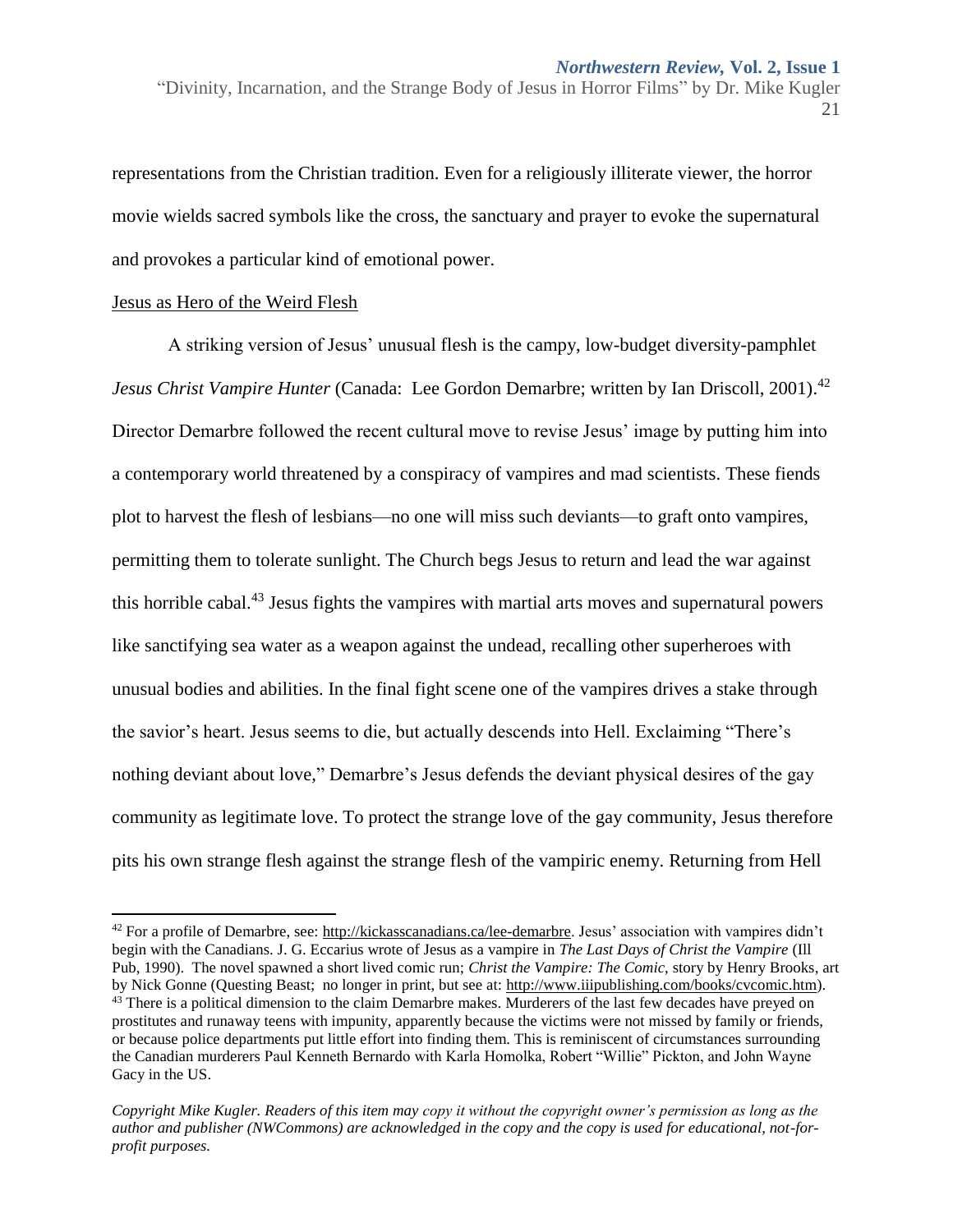Jesus pulls the stake from his chest, and a blazing divine light erupts from the wound to destroy the vampire army. Yet Jesus is as good as his loving word, healing some of the vampires of their deviant hatred and restoring them to life. Demarbre's movie has all the elements of tongue in cheek shlock: wild-eyed scientists working with gooey fake organs and blood, goofy choreography of fight scenes, wooden dialogue and low-resolution lighting. *Jesus Christ Vampire Hunter* is probably 30 minutes too long, but while it pitches itself enthusiastically right at the midnight movie crowd it also reveals again just how fascinated many of us are with the idea that Jesus, however compassionate, is in the flesh unlike us, quite strange.

#### Divinity at the Mercy of Strange Flesh

 $\overline{\phantom{a}}$ 

There are now a host of "Jesus" films by creators with little stake in sticking to the biblical or traditional accounts.<sup>44</sup> The zombie film *Jesus* pits the ultimate (other than Superman) hero of superhuman purity of intentions and goodness against the villains of the current pop moment, the nihilistic apocalyptic undead.<sup>45</sup> Jesus' power to heal the handicapped, to bring the dead back to life, His own resurrection from the dead and promise to restore the dead on the Last Day, make Him an even more appropriate opponent of hoards of ravenous corpses. By 2000 many versions of the zombie-Jesus combination began to appear in web art and short films.<sup>46</sup>

<sup>46</sup> *Worst Horror Movie Ever Made* (2005) has a zombie Jesus who is crucified by Muslim terrorists: <http://www.youtube.com/watch?v=xfi4jSt1l60> at 17:00. Two years later came *Zombie Jesus* (2007): [https://www.youtube.com/watch?v=1Q1LF0itMvE;](https://www.youtube.com/watch?v=1Q1LF0itMvE) website: [http://www.zombiejesusisback.com/index.html.](http://www.zombiejesusisback.com/index.html) For *Zombie Jesus* animation: [https://www.youtube.com/watch?v=0hzu1RPVRIY.](https://www.youtube.com/watch?v=0hzu1RPVRIY) Another example is *Jesus vs Zombies*: [https://www.youtube.com/watch?v=3Y2BrmcVf6c.](https://www.youtube.com/watch?v=3Y2BrmcVf6c)

<sup>44</sup> Consider the 2008 MAD TV skit "The Greatest Action Story Ever Told," about Jesus and the Terminator, elsewhere parodies of Gibson's *Passion* where a post-resurrection Jesus gets revenge for his murder, etc.

<sup>45</sup> On zombies and Jesus in this cultural moment, see how irreverent wags celebrate Easter as "Zombie Day" (examples are widely available on the web); Rob Leifeld's *Zombie Jesus* comic depicts a zombie apocalypse unleased by the death of Christ (Math.27:51-52), fought by Lazarus the Immortal; [https://robliefeldcreations.com/zombie-jesus/.](https://robliefeldcreations.com/zombie-jesus/)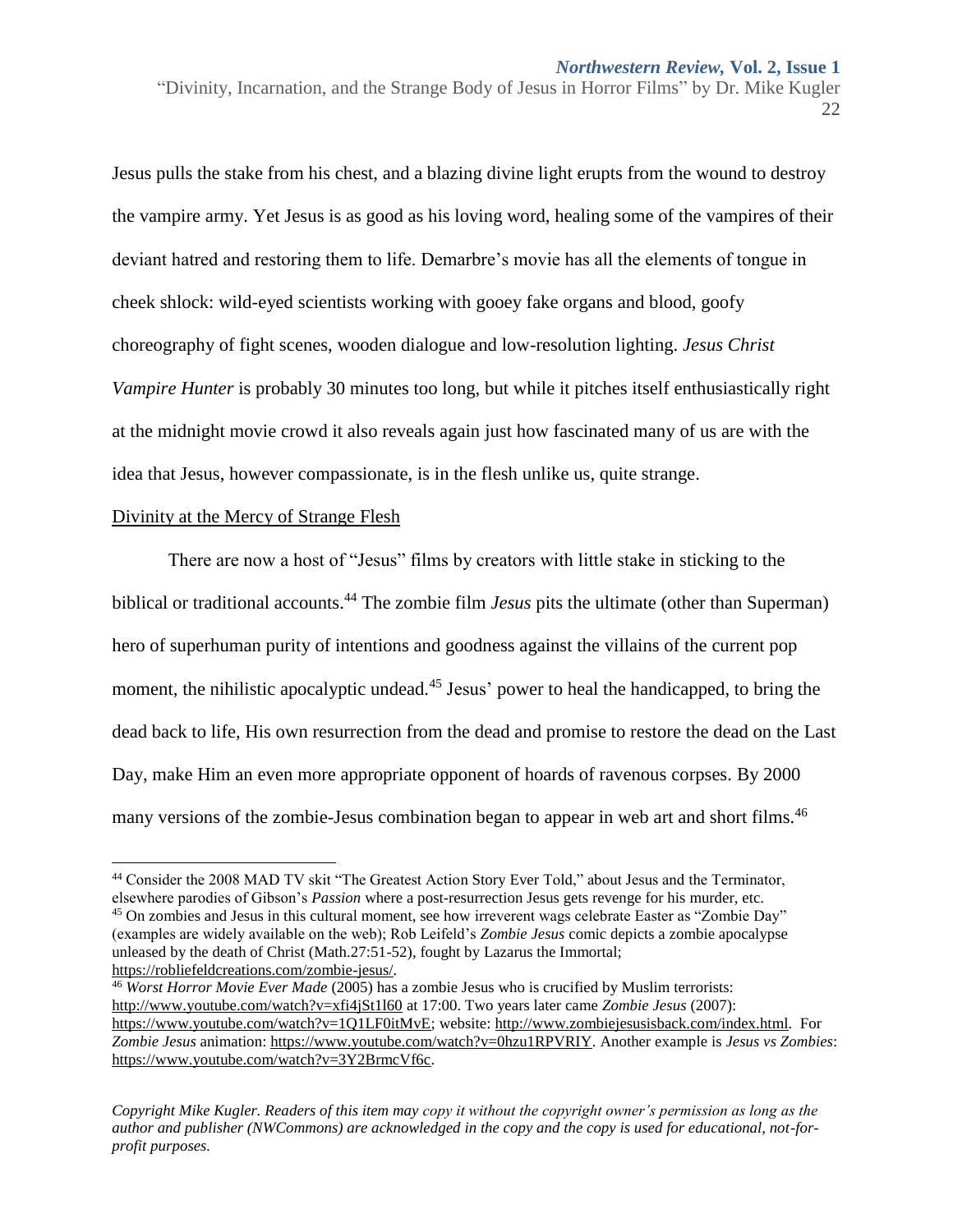The most ambitious example in its production values and commitment to the horror/parody genre of the B-movie tradition is the as-of-now unfinished Spanish film *Fist of Jesus* (directed by Adrián Cardona and David Muñoz; written by David Muñoz, 2013). Shot in high-quality, it combines the "bathrobe" biblical films and classic Jesus movies since the 1950s, with Sergio Leone's "spaghetti westerns" of the next decade or so.

Jesus is preaching to his disciples that they are men "of another country" unlike the citizens of "this dark world." They are to live like Him: loving enemies, treating them as they wish to be treated. Lazarus' father Jacob interrupts Jesus to tell him that his son has died. Jesus tells him that he must have faith that He is "the resurrection and the life." He arrives confident, cheerful, even smug. Jesus takes hold of the corpses' feet. "Lazarus, rise and walk!" Everyone celebrates as he awakes, but are shocked and terrified when he attacks his father and tears out his throat. Jesus and Judas flee in terror as Lazarus attacks everyone. Roman soldiers try to restore order but are overwhelmed and within moments an army of zombies made up of peasants, Pharisees, soldiers and—without explanation, cowboys—moves through the countryside. Judas accuses Jesus of showing off; the Savior responds, "Hey, I'd never tried this before. It's natural I didn't get it right the first time." Frightened and in despair, Judas hangs himself. Jesus brings him back to life but forgets to remove the rope and he strangles again. $^{47}$ 

Only Jesus and Judas remain, but how to fight them? Judas demands a miracle, but the only one Jesus can perform is to make fish from nothing. Suddenly he has a weapon; using fish as projectiles, making piranhas and swordfish for weapons, soon a gore-covered savior wades

 $\overline{a}$ 

 $47$ For the sacred as a technology which in the horror film can go very badly, see Cowan, 136.

*Copyright Mike Kugler. Readers of this item may copy it without the copyright owner's permission as long as the author and publisher (NWCommons) are acknowledged in the copy and the copy is used for educational, not-forprofit purposes.*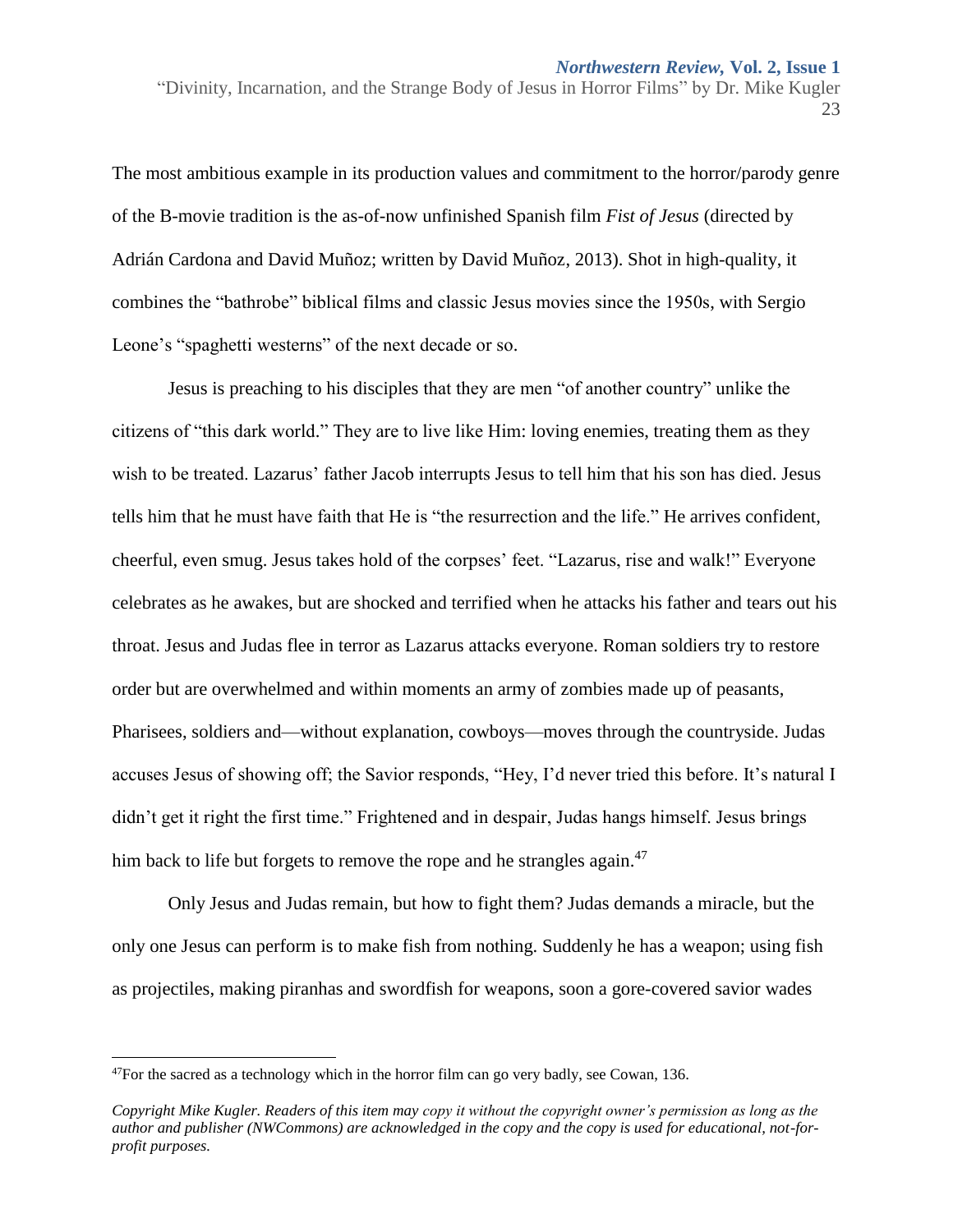through mounds of zombie corpses. In a scene that beggars the reverent imagination Jesus pulls a cross from the ground and with it still attached to its rotting corpse he destroys the remaining horde of zombies.<sup>48</sup> Judas alone feels revulsion and sorrow.

Promoting their film to raise money, directors and writers Cardona and Muñoz had cards made declaring, "Once Upon a Time in Jerusalem," a reference to the Leone westerns that inspired *Fist of Jesus'* visual style. Above are written various Gospel passages in which Jesus taught not about love but struggle, war, and violence.<sup>49</sup> The hot desert environment of the typical sandal and sword movie, the similar environments of Leone's classics like *The Good, the Bad and the Ugly* (1966), the already well-parodied elements of that world from Monty Python's classic *Life of Brian* (Terry Jones, 1979), and the status of Jesus' supernatural powers in our superhero and horror-movie rich movie culture seemed ripe for exploitation.

#### **Conclusion: Scars of the Risen Body**

The Incarnation, the story of God in the flesh, is strange, confusing, and perhaps a foolish divine act compared to what might seem the best resources of an omnipotent, all wise and loving God.<sup>50</sup> We might combine what you could call a "Christology from above" in which we begin with Christ's divinity and proceeding then in our interpretation of the New Testament, but trying at the same time to accomplish a "Christology from below" in which we concentrate on the New

<sup>48</sup> [http://www.fistofjesus.com/the-short-film/.](http://www.fistofjesus.com/the-short-film/)

 $49.4$  Have come to bring fire on the earth, and how I wish it were already burning!" (Luke 12:49); "But those enemies of mine who did not want me to be king over them—bring them here and kill them in front of me." (Luke 19:27); and "If you don't have a sword, sell your cloak and buy one." (Luke 22:36).

<sup>50</sup> St. Paul's description of a community of the Cross in 1 Cor. 1:18-31; see similar sentiments in the Letter to the Colossians.

*Copyright Mike Kugler. Readers of this item may copy it without the copyright owner's permission as long as the author and publisher (NWCommons) are acknowledged in the copy and the copy is used for educational, not-forprofit purposes.*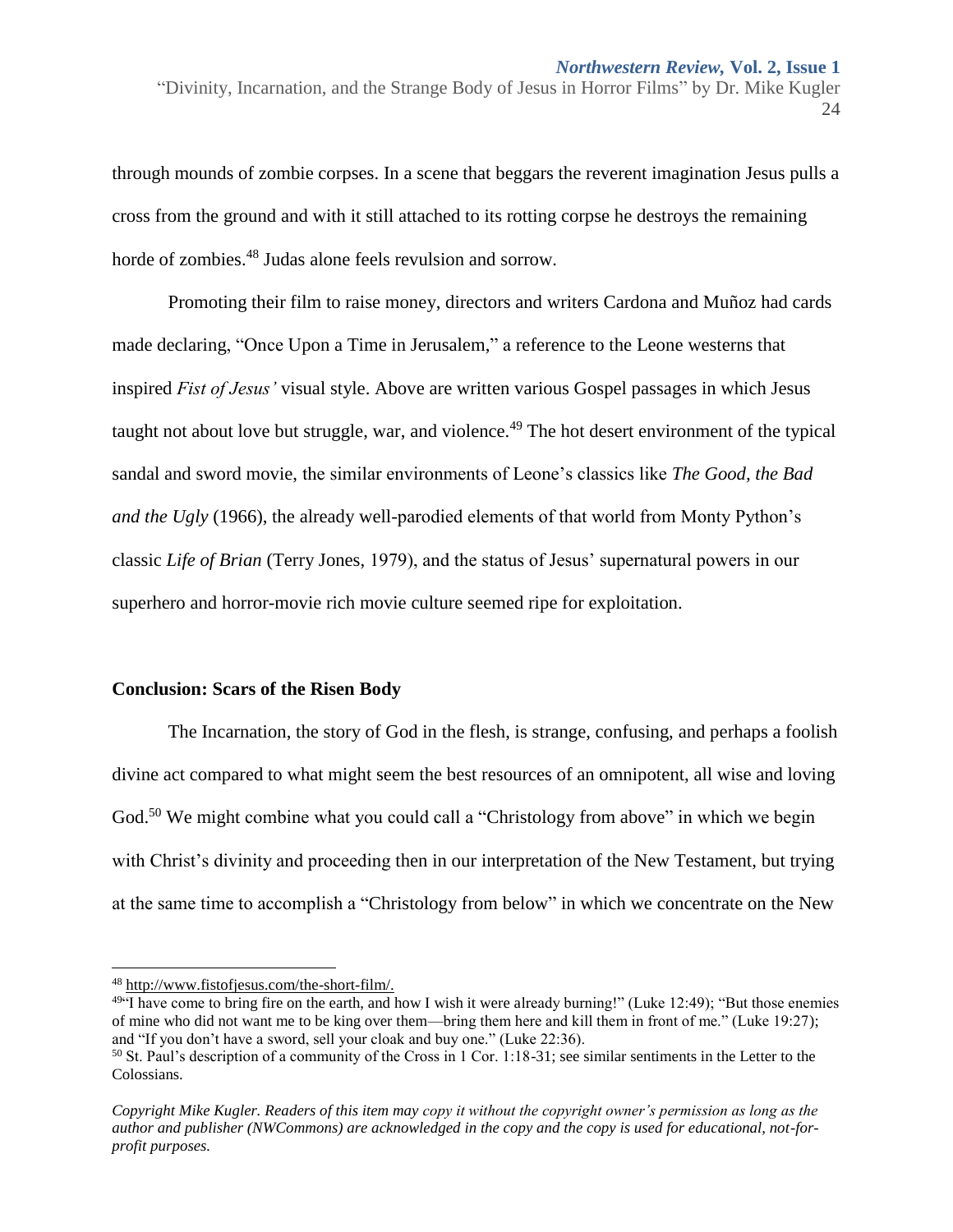Testament as a historical record of Jesus in time and space.<sup>51</sup> How might it be possible to do both, moving back and forth from one to the other?

God overcomes the "metaphysical size gap" between Himself and us; that is why no amount of effort, good intentions let alone actions, can make up for the shame we suffer as sinners, rebels, and participants in earthly horrors. It is not so much guilt and God's canceling of our debt to Him; rather, it is our shame and the honor He does us by taking our shame on Himself. Morality is too small and frail an intellectual container to account for the consequences of horrors both human and natural upon us and the creation. The more we learn of our bodies and cognition in an evolved natural system, the less able we are to confidently assign thick cosmic responsibilities for human action. Only God can make up that distance. He does so by assuming human form and taking our shame on Himself, giving His glory to us as his dependents, and if possible we in turn honor Him by honoring, i.e. caring for, others.<sup>52</sup>

The relevant issue perhaps is that horror movies exhibit and provoke our visceral reflection of moral catastrophes, no-win scenarios, the overthrow of pride and the triumph of unintended consequences, choosing the best of dreadful options, and the violation of our frail

l

<sup>51</sup> For an incarnational theology "from below," see Thomas Weinandy, *In the Likeness of Sinful Flesh: An Essay on the Humanity of Christ* (Edinburgh: T&T Clark, 1993)*,* 14–15. On making the Incarnation central to an entire life of faith, and not only atonement theology, consider John Macquarrie's claim: "To think in that way would be to miss the whole meaning of incarnation and passion, which is that God comes among us in weakness and humility to stand with us in the midst of the created order." *The Humility of God* (Philadelphia: Westminster, 1978), 60. See also Wolfhart Pannenberg, *Jesus—God and Man* (Philadelphia: Westminster, 1985), 34.

<sup>52</sup> Marilyn McCord Adams, *Horrendous Evils and the Goodness of God* (Ithaca, NY: Cornell University Press, 1999), 123-8. I should make clear that I do not share McCord-Adams' conviction that God's assumption of flesh had some measure of shame in it. Divine humility was fully accomplished by crossing the unimaginable metaphysical gap between the Godhead and humanity.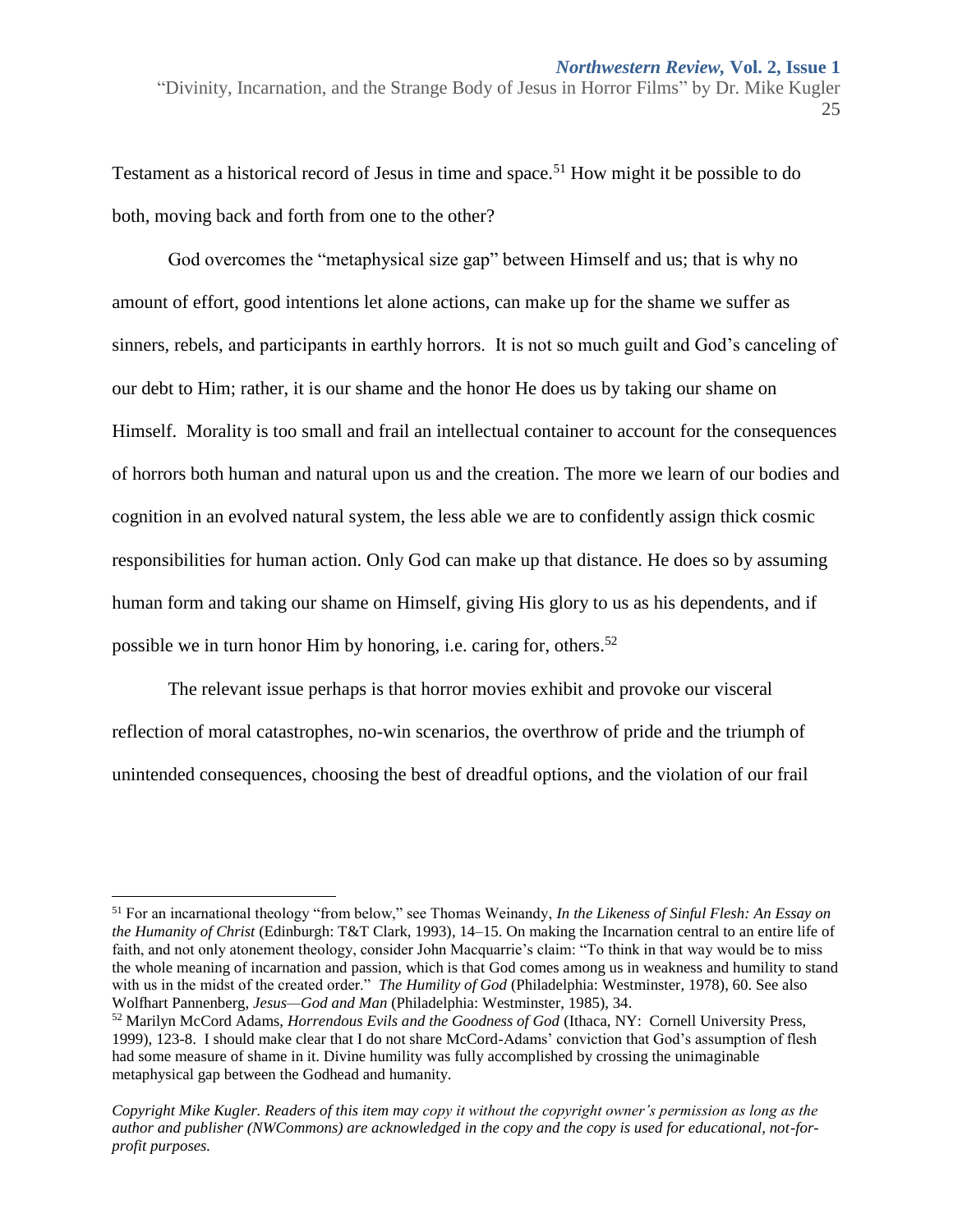bodies.<sup>53</sup> God is responsible for taking flesh as the container for achieving His will to enter into relationship with creation. Seeking a relationship with creatures, He chose an evolved world where we could seek and know Him. But in an evolved world our flesh is compromised, vulnerable, frail. God condescends to take on compromised, frail time-and-space-bound flesh to become Incarnate in Jesus. Jesus the God-man was willing to be bound by the conditions of His own creation.<sup>54</sup> The risk of God being human meant the risk of being misunderstood, misrepresented, abused. After all, divine condescension, a central idea of Incarnational theology, includes the likelihood of dishonor and scandal.<sup>55</sup> As Marilyn McCord Adams suggests, "Christ, in His human nature, participates in a representative sample of horrors sufficient to guarantee His appreciation of the depth of their ruinous potential."<sup>56</sup> Perhaps horror of all the genres of popular culture takes most seriously this risk, the risk of being confined to the limits of the body in time.

The Gospels tell us that this God in human form experiences strong emotions, mourns, weeps, tires, seeks solitude, and defecates. This God is perfectly suited to exploitation by horror. To repeat, horror films make the flesh a symbol, a metaphor. It also satisfies a desire to see what is hidden or should not be revealed. It tests boundaries we often resist discussing aloud, and

<sup>54</sup> For further reflections on this see my "At the Mercy of the Flesh: The Incarnation and Historical Contemplation," *Fides et Historia* 47, no. 1 (2015), 128-40.

<sup>55</sup> Peter Enns, *Inspiration and Incarnation: Evangelicals and the Problem of the Old Testament* (Grand Rapids, MI.: Baker, 2005). For a conservative evangelical response to Enns, see K. Scott Oliphint, *God With Us: Divine Condescension and the Attributes of God* (Wheaton, IL.: Crossway, 2012). For divine accommodation generally, see Stephen D. Benin, *The Footprints of God: Divine Accommodation in Jewish and Christian Thought* (Albany, NY: State University of New York, 1993).

<sup>56</sup> McCord Adams, *Horrendous Evils and the Goodness of God*, 174.

<sup>&</sup>quot;Divinity, Incarnation, and the Strange Body of Jesus in Horror Films" by Dr. Mike Kugler 26

<sup>53</sup> This is perhaps one consequence of a post-Auschwitz world of moral reflection. See of course Primo Levi, *The Drowned and the Saved*, trans. Raymond Rosenthal (New York: Vintage, 1989); and also Richard L. Rubenstein, *After Auschwitz: Radical Theology and Contemporary Judaism (*Indianapolis: Bobbs-Merrill, 1966), and *The Cunning of History: Mass Death and the American Future* (New York: Harper and Row, 1975).

*Copyright Mike Kugler. Readers of this item may copy it without the copyright owner's permission as long as the author and publisher (NWCommons) are acknowledged in the copy and the copy is used for educational, not-forprofit purposes.*